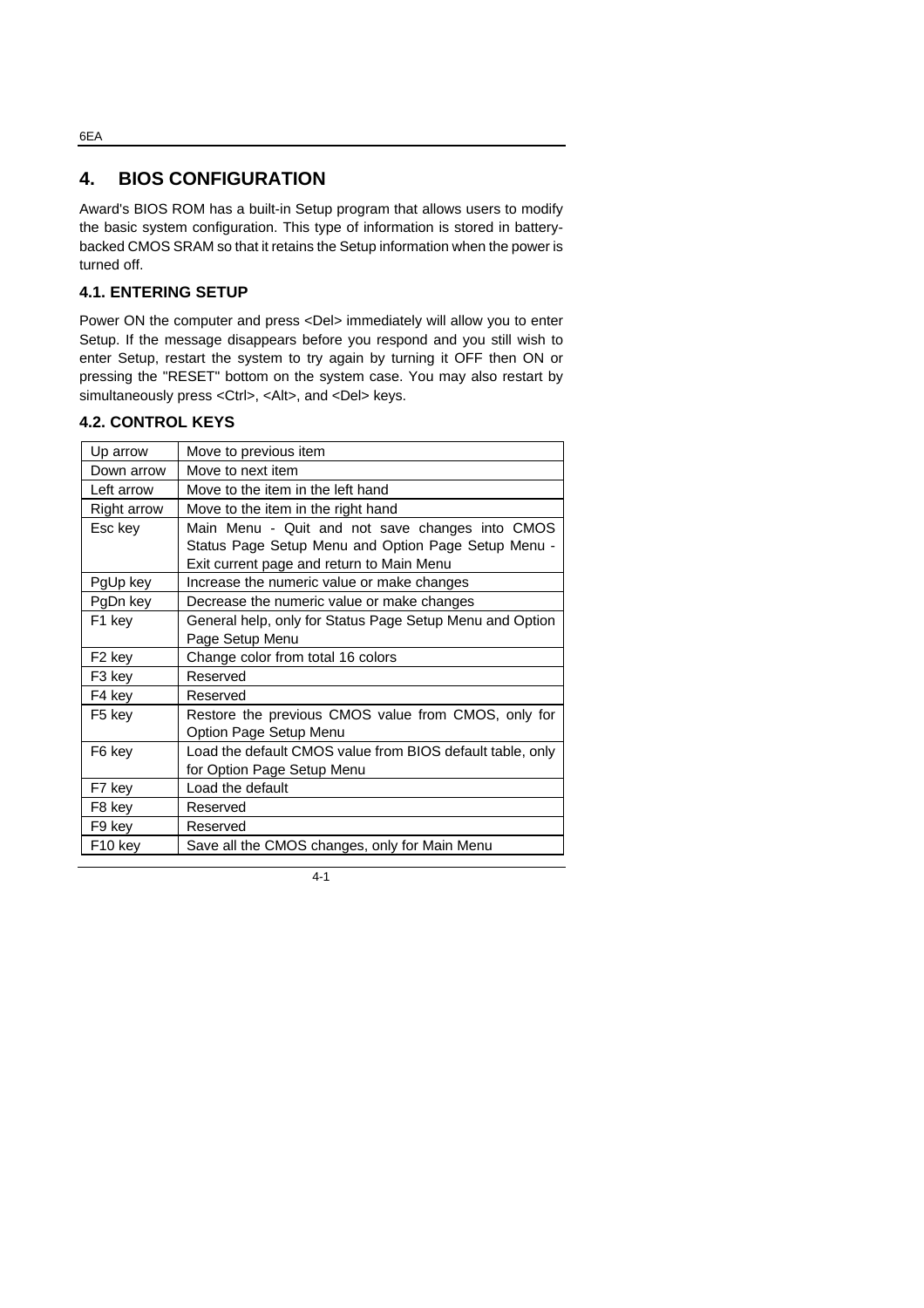## **4.3. GETTING HELP**

#### *4.3.1. Main Menu*

The on-line description of the highlighted setup function is displayed at the bottom of the screen.

#### *4.3.2. Status Page Setup Menu / Option Page Setup Menu*

Press F1 to pop up a small help window that describes the appropriate keys to use and the possible selections for the highlighted item. To exit the Help Window press <Esc>.

#### **4.4. THE MAIN MENU**

Once you enter Award BIOS CMOS Setup Utility, the Main Menu (Figure 4.1) will appear on the screen. The Main Menu allows you to select from nine setup functions and two exit choices. Use arrow keys to select among the items and press <Enter> to accept or enter the sub-menu.

| STANDARD CMOS SETUP                        | INTEGRATED PERIPHERALS                           |
|--------------------------------------------|--------------------------------------------------|
| <b>BIOS FEATURES SETUP</b>                 | SUPERVISOR PASSWORD                              |
| <b>CHIPSET FEATURES SETUP</b>              | <b>USER PASSWORD</b>                             |
| POWER MANAGEMENT SETUP                     | IDE HDD AUTO DETECTION                           |
| PNP/PCI CONFIGURATION                      | SAVE & EXIT SETUP                                |
| LOAD BIOS DEFAULTS                         | EXIT WITHOUT SAVING                              |
| LOAD SETUP DEFAULTS                        |                                                  |
| Quit<br>ESC :<br>F10:<br>Save & Exit Setup | ↑↓ ↑ ↑ : Select Item<br>(Shift)F2 : Change Color |

Figure 4.1: Main Menu

Standard CMOS setup

This setup page includes all the items in standard compatible BIOS.

• BIOS features setup

This setup page includes all the items of Award special enhanced features.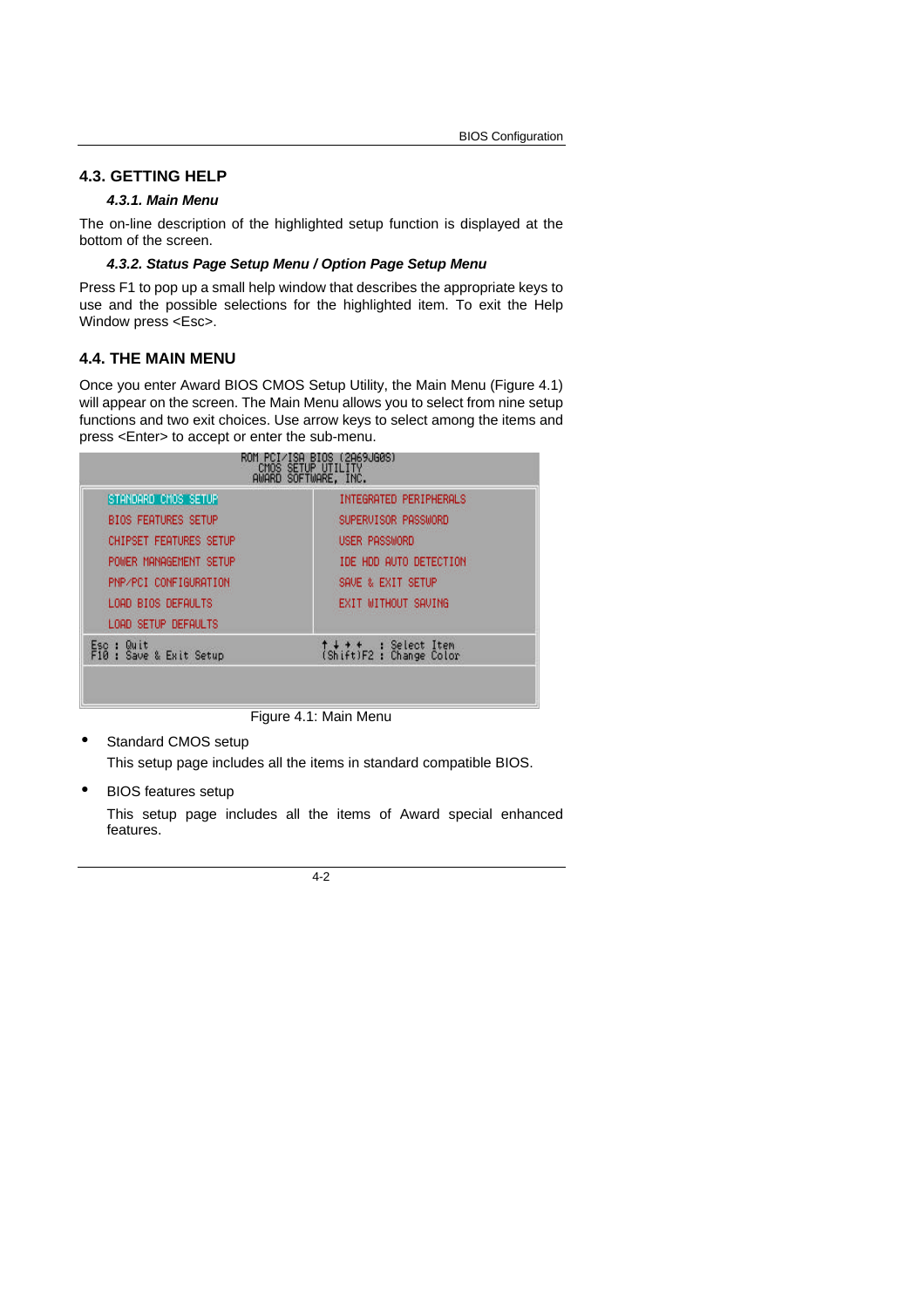#### 6EA

- Chipset features setup This setup page includes all the items of chipset special features.
- Power management setup

This setup page includes all the items of Green function features.

• PNP/PCI configuration

This setup page includes all the configurations of PCI & PnP ISA resources.

• Load BIOS defaults

BIOS Defaults indicates the most appropriate value of the system parameters that the system would be in safe configuration.

• Load Setup defaults

Setup Defaults indicates the value of the system parameters that the system would be in the best performance configuration.

- Integrated peripherals This setup page includes all onboard peripherals.
- Supervisor password

Change, set, or disable password. It allows you to limit access to the system and Setup, or just to Setup.

- User password Change, set, or disable password. It allows you to limit access to the system.
- IDE HDD auto detection Automatically configure hard disk parameters.
- Save & exit setup Save CMOS value settings to CMOS and exit setup.
- Exit without saving Abandon all CMOS value changes and exit setup.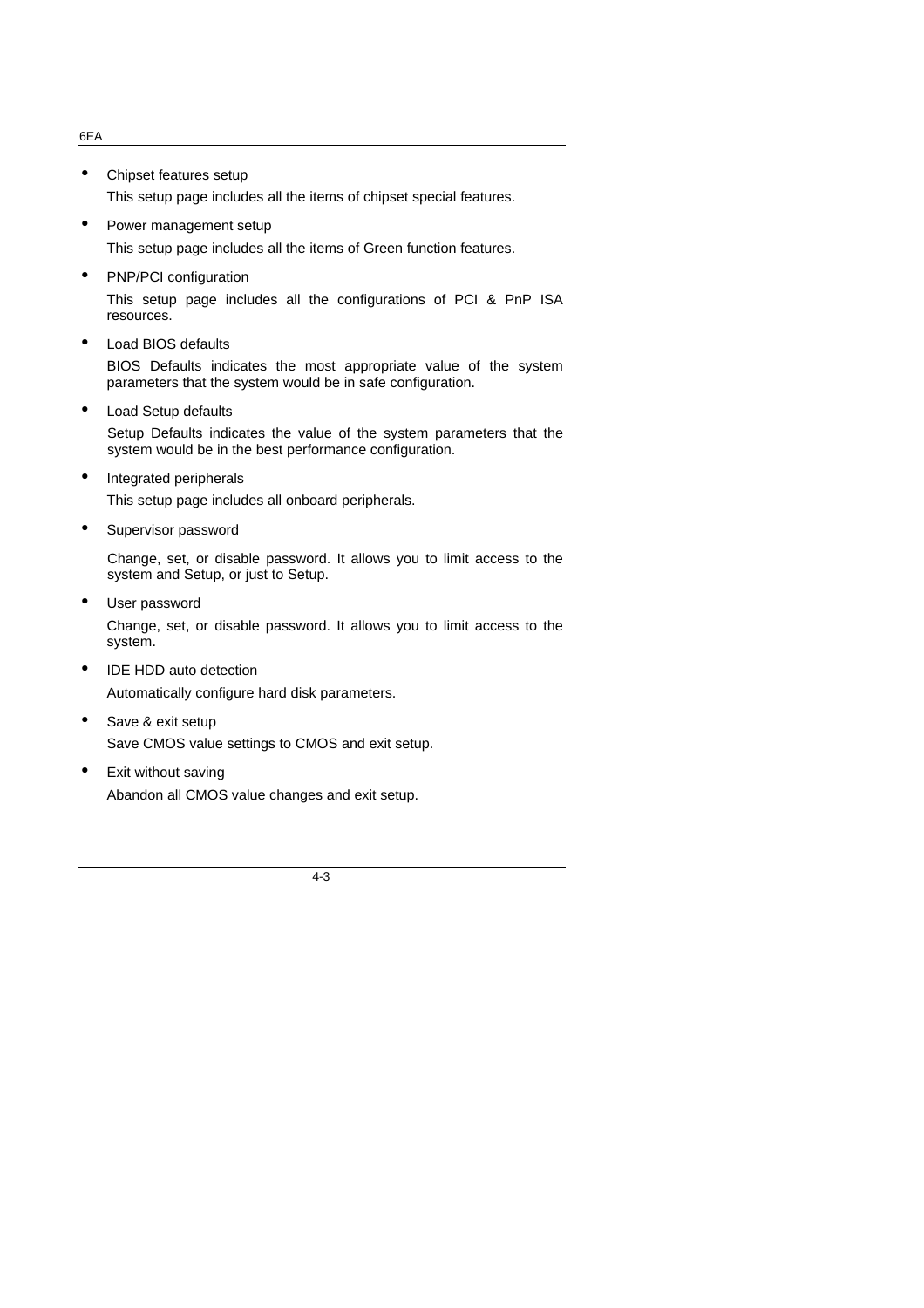### **4.5. STANDARD CMOS SETUP MENU**

The items in Standard CMOS Setup Menu (Figure 4.2) are divided into 9 categories. Each category includes no, one or more than one setup items. Use the arrows to highlight the item and then use the <PgUp> or <PgDn> keys to select the value you want in each item.

|                                                                                                                                                                                                                               |             | ROM PCI/ISA BIOS (2A69KGOC)<br>STANDARD CMOS SETUP<br>AWARD SOFTWARE, INC. |               |                                                       |                      |                                           |
|-------------------------------------------------------------------------------------------------------------------------------------------------------------------------------------------------------------------------------|-------------|----------------------------------------------------------------------------|---------------|-------------------------------------------------------|----------------------|-------------------------------------------|
| Date (mm:dd:yy) : Fri, NPT 17 1998<br>Time (hh:mm:ss) : 20 : 0 : 54                                                                                                                                                           |             |                                                                            |               |                                                       |                      |                                           |
| HARD DISKS                                                                                                                                                                                                                    | <b>TYPE</b> | SIZE CYLS HEAD PRECOMP LANDZ SECTOR                                        |               |                                                       |                      | <b>MODE</b>                               |
| Primary Master : Auto<br>Primary Slave : Auto<br>Secondary Master : Auto<br>Secondary Slave : Auto                                                                                                                            |             | $\frac{1}{2}$                                                              | $\frac{0}{0}$ | $\begin{matrix} 0 & 0 \\ 0 & 0 \\ 0 & 0 \end{matrix}$ | 0                    | <b>AUTO</b><br>0 AUTO<br>0 AUTO<br>0 AUTO |
| Drive A : 1.44M, 3.5 in.<br>Drive B : None<br>640 K<br>Base Memory:<br>Extended Memory: 15360 K<br>Floppy 3 Mode Support : Disabled<br>Other Memory: 384 K<br>Video : EGA/VGA<br>Halt On : No Errors<br>Total Memory: 16384 K |             |                                                                            |               |                                                       |                      |                                           |
| ESC : Quit<br>: Help<br>F1                                                                                                                                                                                                    |             | 1 ↓ → ←   : Select Item<br>(Shift)F2 : Change Color                        |               |                                                       | $PU/PD/+/-$ : Modify |                                           |

Figure 4.2: Standard CMOS Setup Menu

#### • Date

The date format is <day>, <month> <date> <year>.

| day   | The day, from Sun to Sat, determined by the BIOS and is          |
|-------|------------------------------------------------------------------|
|       | display-only.                                                    |
| month | The month, Jan. through Dec.                                     |
| date  | The date, from 1 to 31. (or the maximum allowed in the<br>month) |
| vear  | The year, from 1994 through 2079.                                |

#### • Time

The times format in <hour> <minute> <second>. The time is calculated base on the 24-hour military-time clock. For example, 1 p.m. is 13:00:00.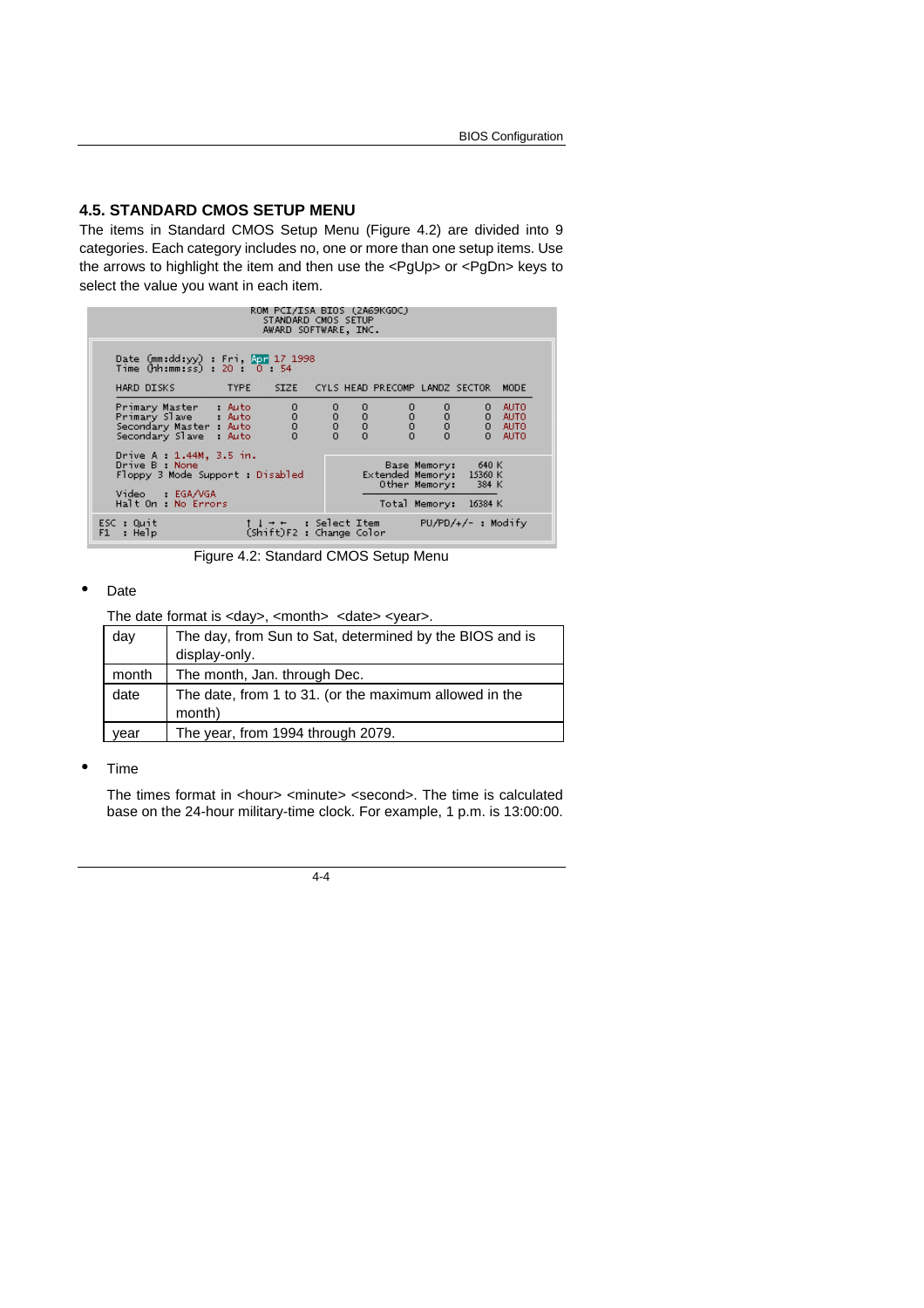#### • Primary HDDs / Secondary HDDs

The category identifies the types of hard disk from drive C to F that has been installed in the computer. There are two types: auto type, and user definable type. User type is user-definable; Auto type which will automatically detect HDD type.

Note that the specifications of your drive must match with the drive table. The hard disk will not work properly if you enter improper information for this category.

If you select User Type, related information will be asked to enter to the following items. Enter the information directly from the keyboard and press <Enter>. Such information should be provided in the documentation form your hard disk vendor or the system manufacturer.

| CYLS.           | Number of cylinders. |
|-----------------|----------------------|
| <b>HEADS</b>    | number of heads.     |
| <b>PRECOMP</b>  | write precomp.       |
| <b>LANDZONE</b> | Landing zone.        |
| <b>SECTORS</b>  | number of sectors.   |

If a hard disk has not been installed select NONE and press <Enter>.

#### • Drive A type / Drive B type

The category identifies the types of floppy disk drive A or drive B that has been installed in the computer.

| None           | No floppy drive installed.                            |  |  |
|----------------|-------------------------------------------------------|--|--|
| 360K, 5.25 in. | 5.25 inch PC-type standard drive; 360K byte capacity. |  |  |
| 1.2M, 5.25 in. | 5.25 inch AT-type high-density drive; 1.2M byte       |  |  |
|                | capacity. (3.5 inch when 3 Mode is Enabled)           |  |  |
| 720K, 3.5 in.  | 3.5 inch double-sided drive; 720K byte capacity.      |  |  |
| 1.44M, 3.5 in. | 3.5 inch double-sided drive; 1.44M byte capacity.     |  |  |
| 2.88M, 3.5 in. | 3.5 inch double-sided drive; 2.88M byte capacity.     |  |  |

• Floppy 3 Mode Support (for Japan Area)

| Disabled | Normal Floppy Drive.            |
|----------|---------------------------------|
| Drive A  | Drive A is 3 mode Floppy Drive. |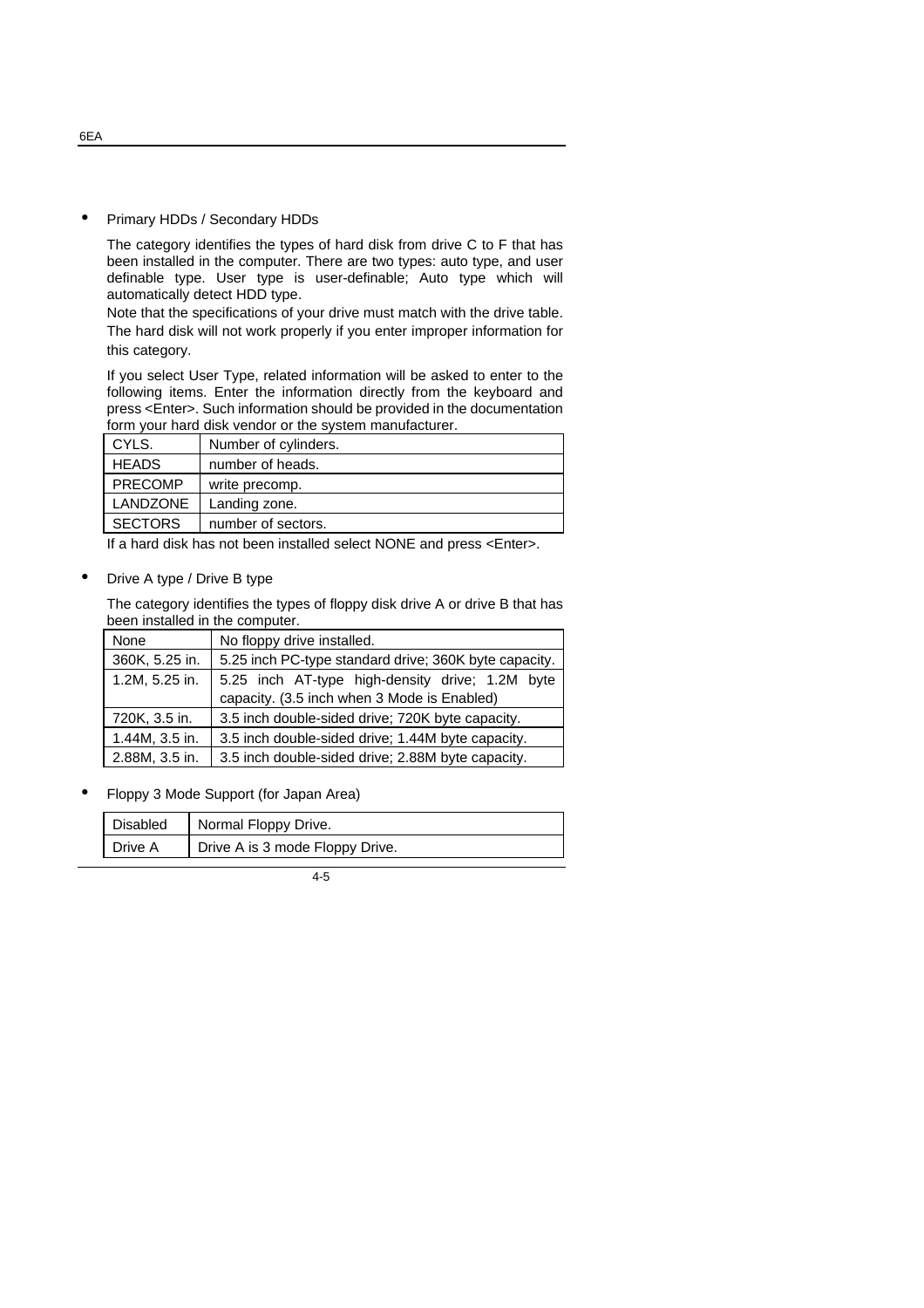BIOS Configuration

| l Drive B | Drive B is 3 mode Floppy Drive.       |
|-----------|---------------------------------------|
| Both      | Drive A & B are 3 mode Floppy Drives. |

#### • Video

The category detects the type of adapter used for the primary system monitor that must match your video display card and monitor. Although secondary monitors are supported, you do not have to select the type in setup.

| EGA/VGA     | Enhanced Graphics Adapter/Video Graphics Array. For<br>EGA, VGA, SVGA, or PGA monitor adapters. |
|-------------|-------------------------------------------------------------------------------------------------|
| CGA 40      | Color Graphics Adapter, power up in 40 column mode.                                             |
| CGA 80      | Color Graphics Adapter, power up in 80 column mode.                                             |
| <b>MONO</b> | Monochrome<br>adapter,<br>includes<br>resolution<br>hiah<br>monochrome adapters.                |

#### • Halt on

The category determines whether the computer will stop if an error is detected during power up.

| <b>NO Errors</b>  | The system boot will not stop for any error that may<br>be detected.                                |
|-------------------|-----------------------------------------------------------------------------------------------------|
| <b>All Errors</b> | Whenever the BIOS detects a non-fatal error the<br>system will be stopped and you will be prompted. |
| All, But Keyboard | The system boot will not stop for a keyboard error;<br>it will stop for all other errors.           |
| All, But Diskette | The system boot will not stop for a disk error; it will<br>stop for all other errors.               |
| All, But Disk/Key | The system boot will not stop for a keyboard or disk<br>error; it will stop for all other errors.   |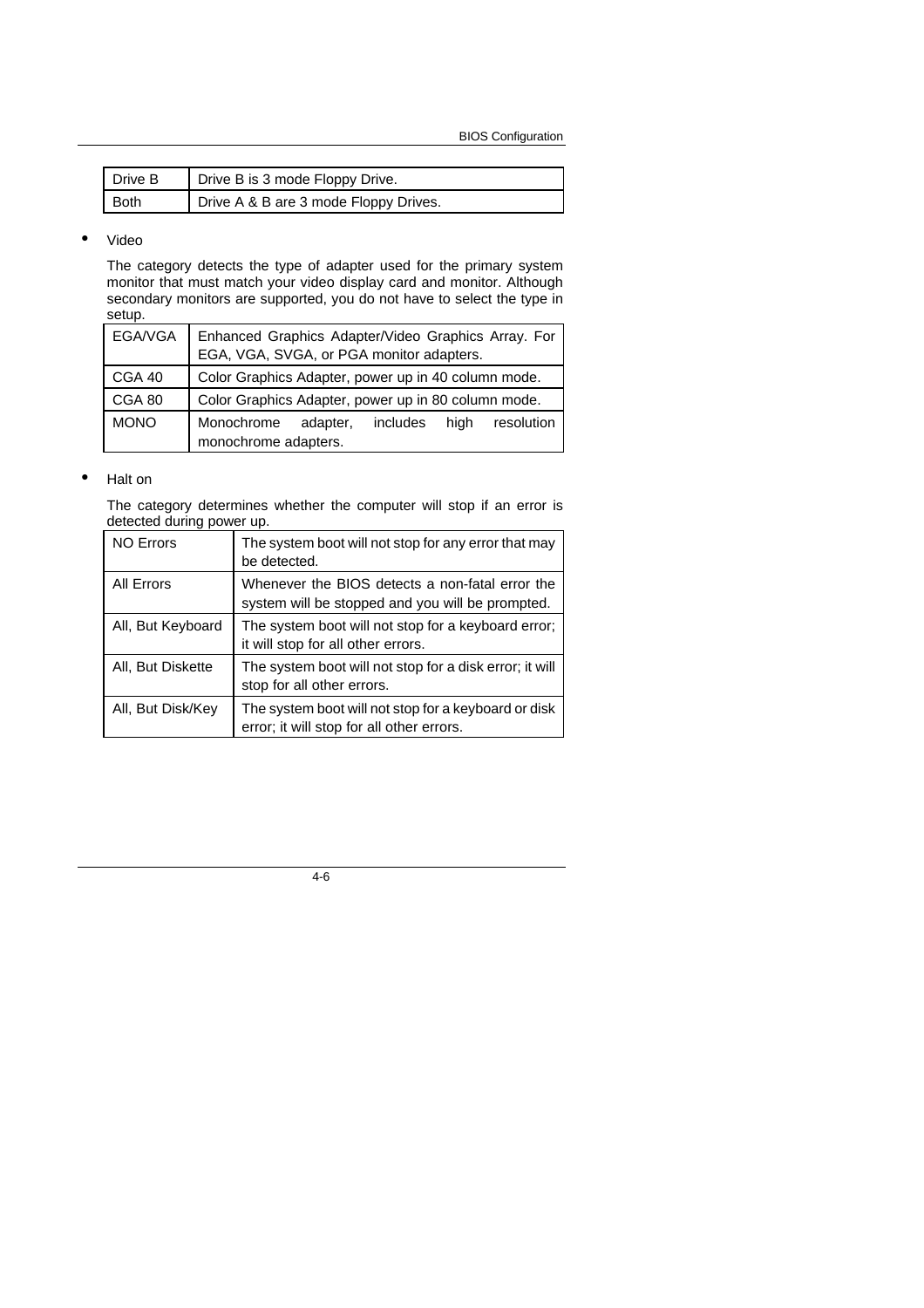**Memory** 

The category is display-only which is determined by POST (Power On Self Test) of the BIOS.

#### **Base Memory**

The POST of the BIOS will determine the amount of base (or conventional) memory installed in the system.

The value of the base memory is typically 512 K for systems with 512 K memory installed on the motherboard, or 640 K for systems with 640 K or more memory installed on the motherboard.

#### **Extended Memory**

The BIOS determines how much extended memory is present during the POST.

This is the amount of memory located above 1 MB in the CPU's memory address map.

#### **Expanded Memory**

Expanded Memory in memory defined by the Lotus/Intel/Microsoft (LIM) standard as EMS.

Many standard DOS applications can not utilize memory above 640 K; the Expanded Memory Specification (EMS) swaps memory, which not utilized by DOS with a section, or frame, so these applications, can access all of the system memory.

Memory can be swapped by EMS is usually 64 K within 1 MB or memory above 1 MB, depends on the chipset design.

Expanded memory device driver is required to use memory as Expanded Memory.

#### **Other Memory**

This refers to the memory located in the 640 K to 1024 K address space. This is memory that can be used for different applications.

DOS uses this area to load device drivers to keep as much base memory free for application programs. Most use for this area is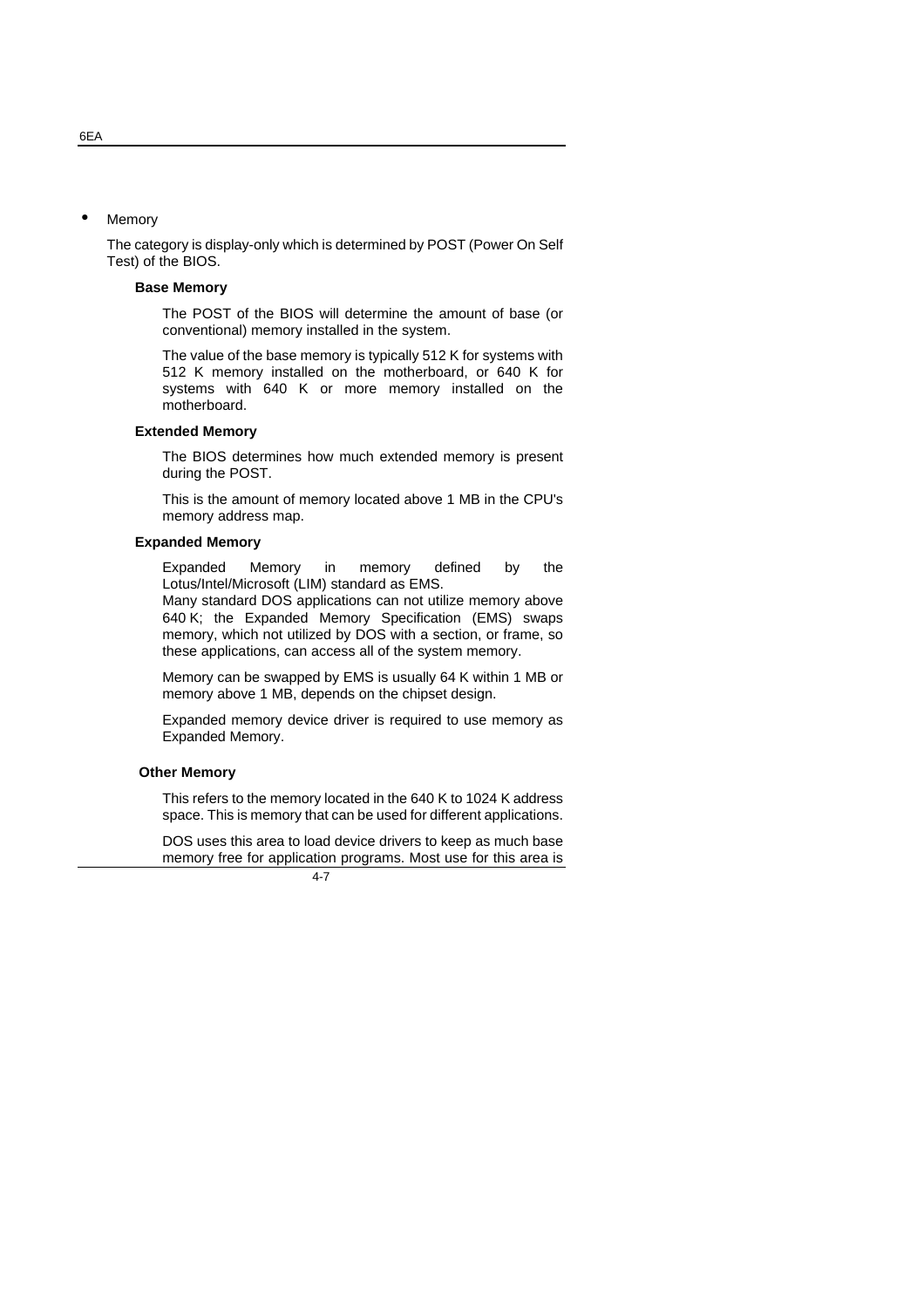BIOS Configuration

Shadow RAM.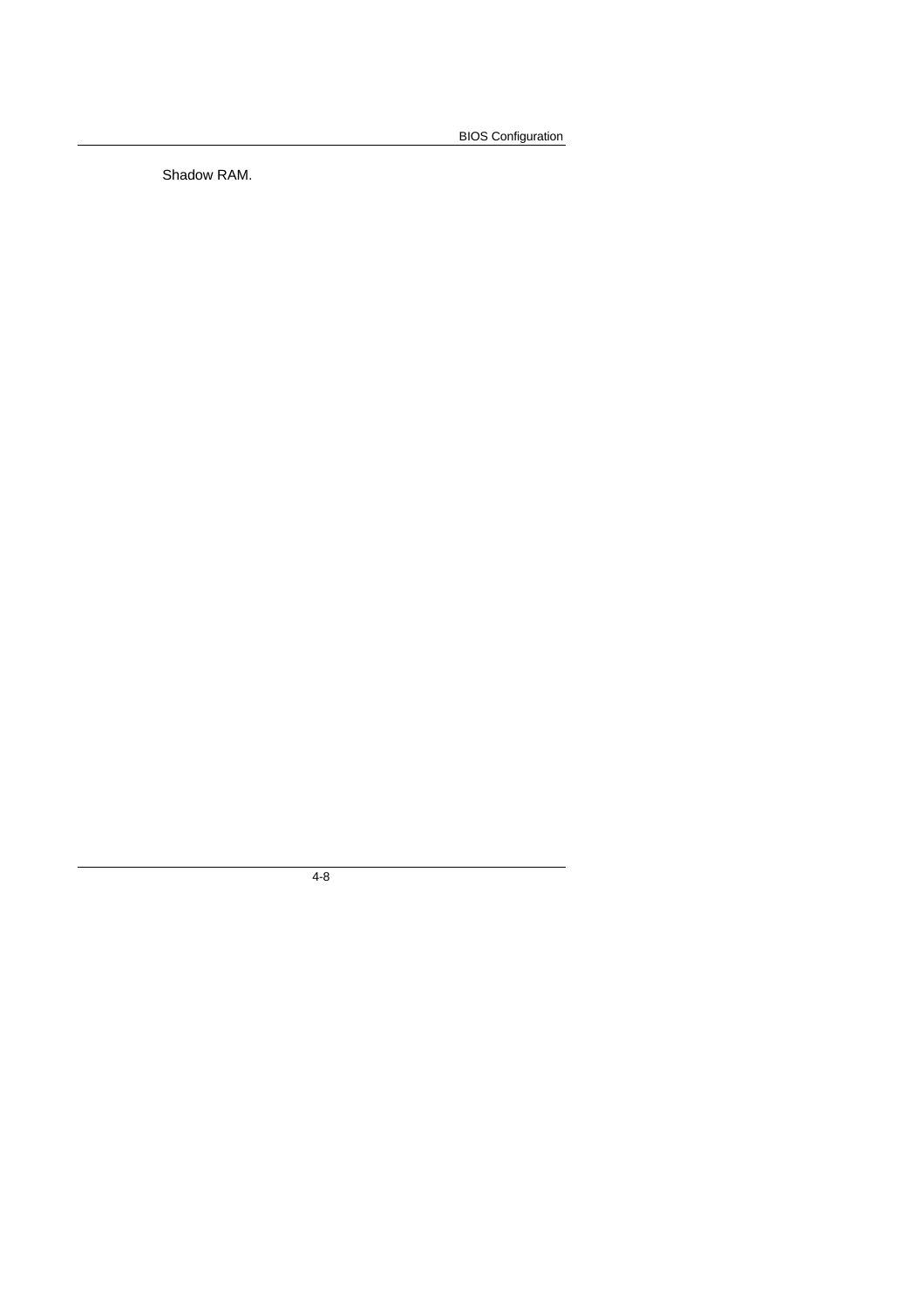#### **4.6. BIOS FEATURES SETUP**



Figure 4.3: BIOS Features Setup

#### • Virus Warning

If it is set to enable, the category will flash on the screen when there is any attempt to write to the boot sector or partition table of the hard disk drive. The system will halt and the warning message will appear in the mean time. You can run anti-virus program to locate the problem.

#### The default value is Disabled.

| Enabled         | Activate automatically when the system boots up causing a |
|-----------------|-----------------------------------------------------------|
|                 | warning message to appear when anything attempts to       |
|                 | access the boot sector or hard disk partition table.      |
| <b>Disabled</b> | No warning message to appear when anything attempts to    |
|                 | access the boot sector or hard disk partition table.      |

• CPU Internal Cache / External Cache

These two categories speed up memory access. However, it depends on CPU / chipset design.

The default value is Enabled.

| Enabled   Enable cache. |
|-------------------------|
| Disabled Disable cache. |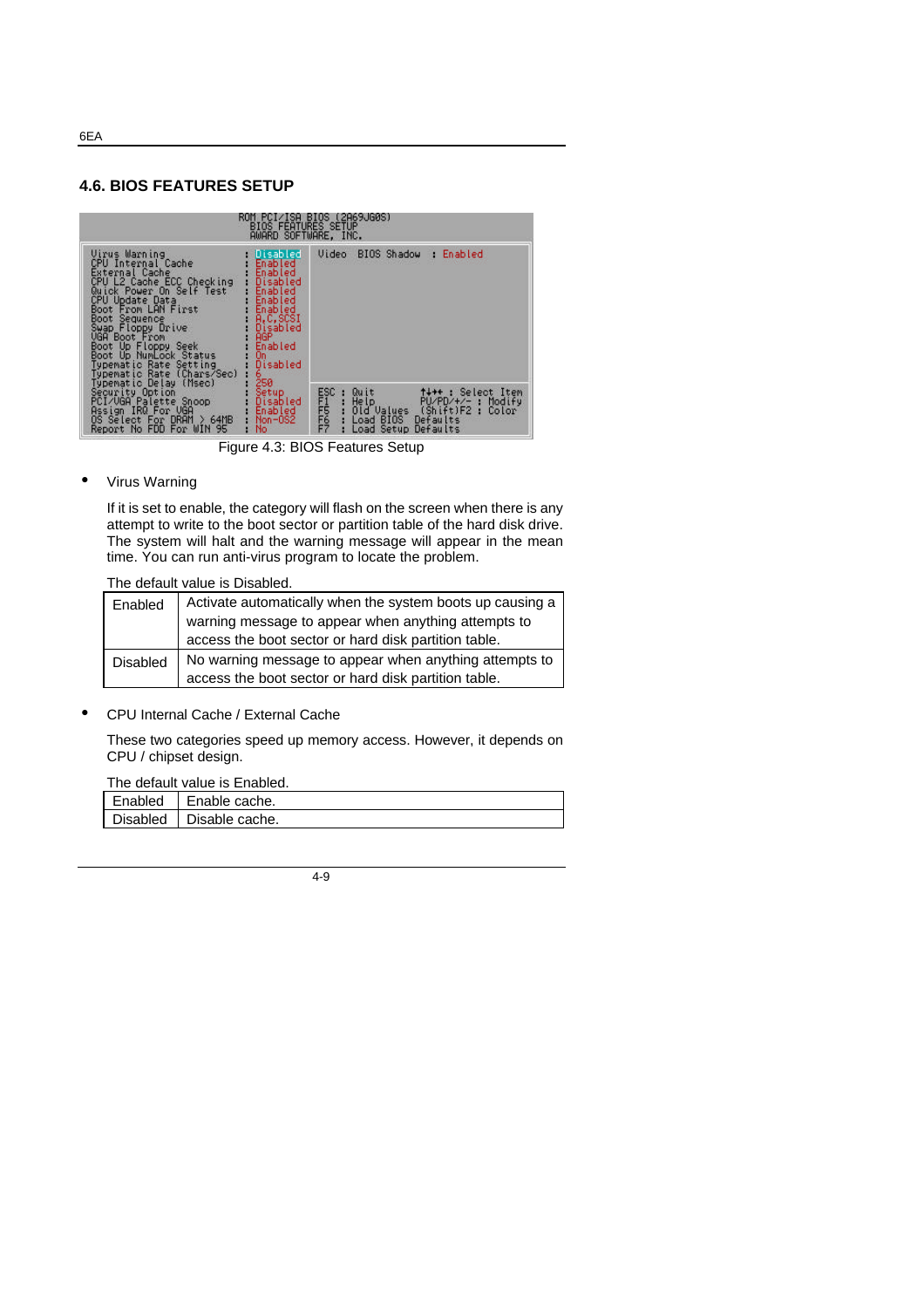• CPU L2 Cache ECC Checking

The default value is Disabled.

| Enabled   Enable CPU L2 Cache ECC Checking.   |
|-----------------------------------------------|
| Disabled   Disable CPU L2 Cache ECC Checking. |

• Quick Power On Self Test

This category speeds up Power On Self Test (POST) after you power on the computer. If it is set to Enable, BIOS will shorten or skip some check items during POST.

The default value is Enabled.

| Enabled | Enable quick POST.      |
|---------|-------------------------|
|         | Disabled   Normal POST. |

• CPU Update Data

| The default value is Enabled. |                                    |
|-------------------------------|------------------------------------|
|                               | Enabled   Enable CPU Update Data.  |
|                               | Disabled   Normal CPU Update Data. |

• Boot From LAN First

The default value is Enabled.

| Enabled   Enable Boot From LAN First Function.   |
|--------------------------------------------------|
| Disabled   Disable Boot From LAN First Function. |

• Boot Sequence

This category determines which drive computer searches first for the disk operating system (i.e., DOS).

The default value is A, C, SCSI.

 $X1, X2, X3$  System will first search for X1 disk drive then X2 disk drive and then X3 disk drive.

Swap Floppy Drive

The default value is Disabled.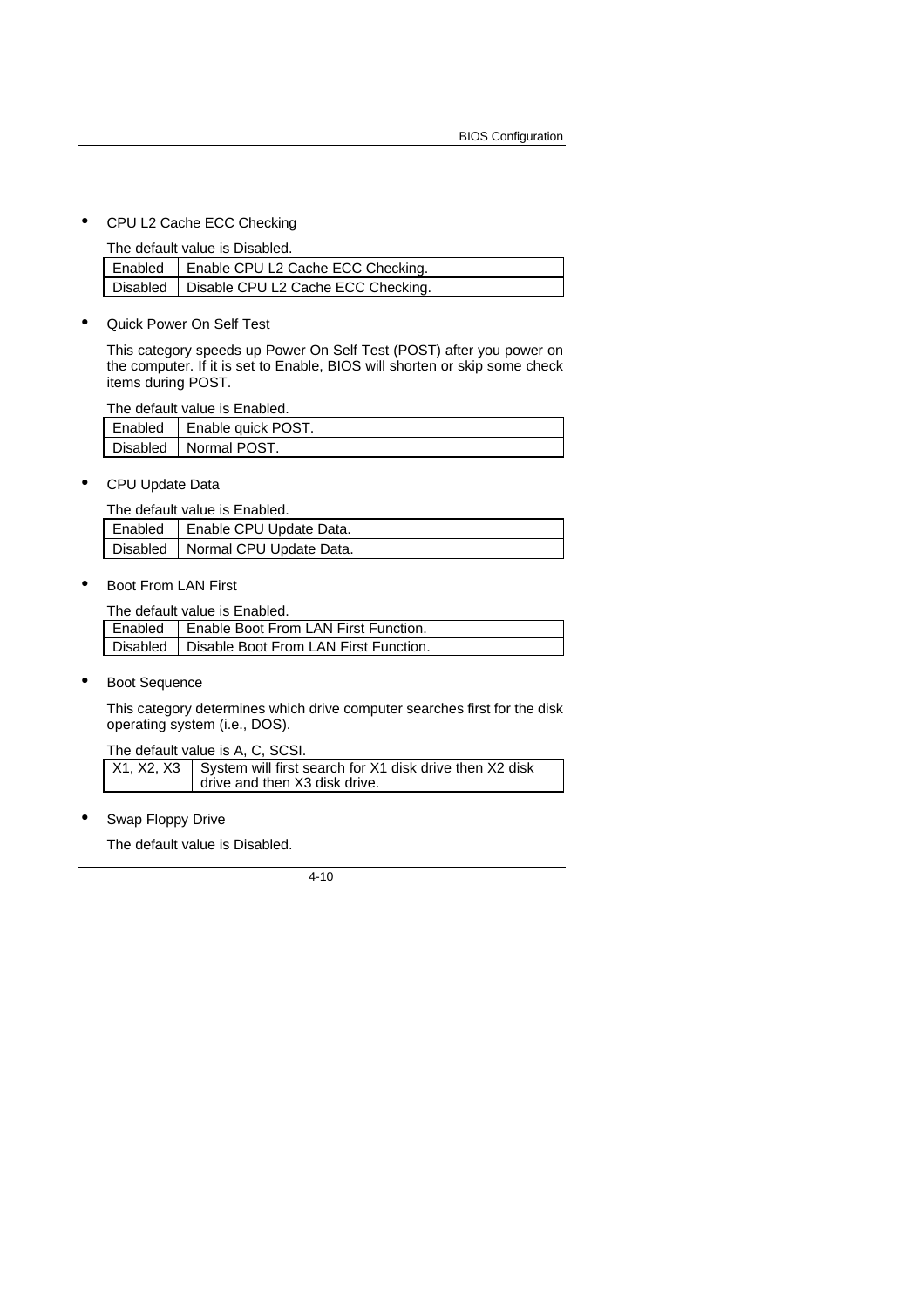6EA

| Enabled   Floppy A & B will be swapped under DOS.  |
|----------------------------------------------------|
|                                                    |
| Disabled   Floppy A & B will be normal definition. |

• VGA Boot From

| The default value is AGP. |                    |  |
|---------------------------|--------------------|--|
| AGP                       | VGA Boot From AGP. |  |
| <b>PCI</b>                | VGA Boot From PCI. |  |

• Boot Up Floppy Seek

During POST, BIOS will determine the floppy disk drive installed is 40 or 80 tracks. 360 K type is 40 tracks 720 K, 1.2 M and 1.44 M are all 80 tracks.

The default value is Enabled.

| Enabled  | BIOS searches for floppy disk drive to determine it is 40 or<br>80 tracks. Note that BIOS can not tell from 720 K, 1.2 M or<br>1.44 M drive type as they are all 80 tracks. |
|----------|-----------------------------------------------------------------------------------------------------------------------------------------------------------------------------|
| Disabled | BIOS will not search for the type of floppy disk drive by track<br>number. Note that there will not be any warning message if<br>the drive installed is 360 K.              |

• Boot Up NumLock Status

The default value is On.

| Оr  | Keypad is number keys. |
|-----|------------------------|
| Off | Keypad is arrow keys.  |

• Typematic Rate Setting

The default value is Disabled.

| Enabled   Enable Keyboard Typematic rate setting.   |
|-----------------------------------------------------|
| Disabled   Disable Keyboard Typematic rate setting. |
|                                                     |

• Typematic Rate (Chars / Sec)

The default value is 6.

| 6-30 | Set the maximum Typematic rate from 6 chars. Per second |
|------|---------------------------------------------------------|
|      | to 30 chars. Per second.                                |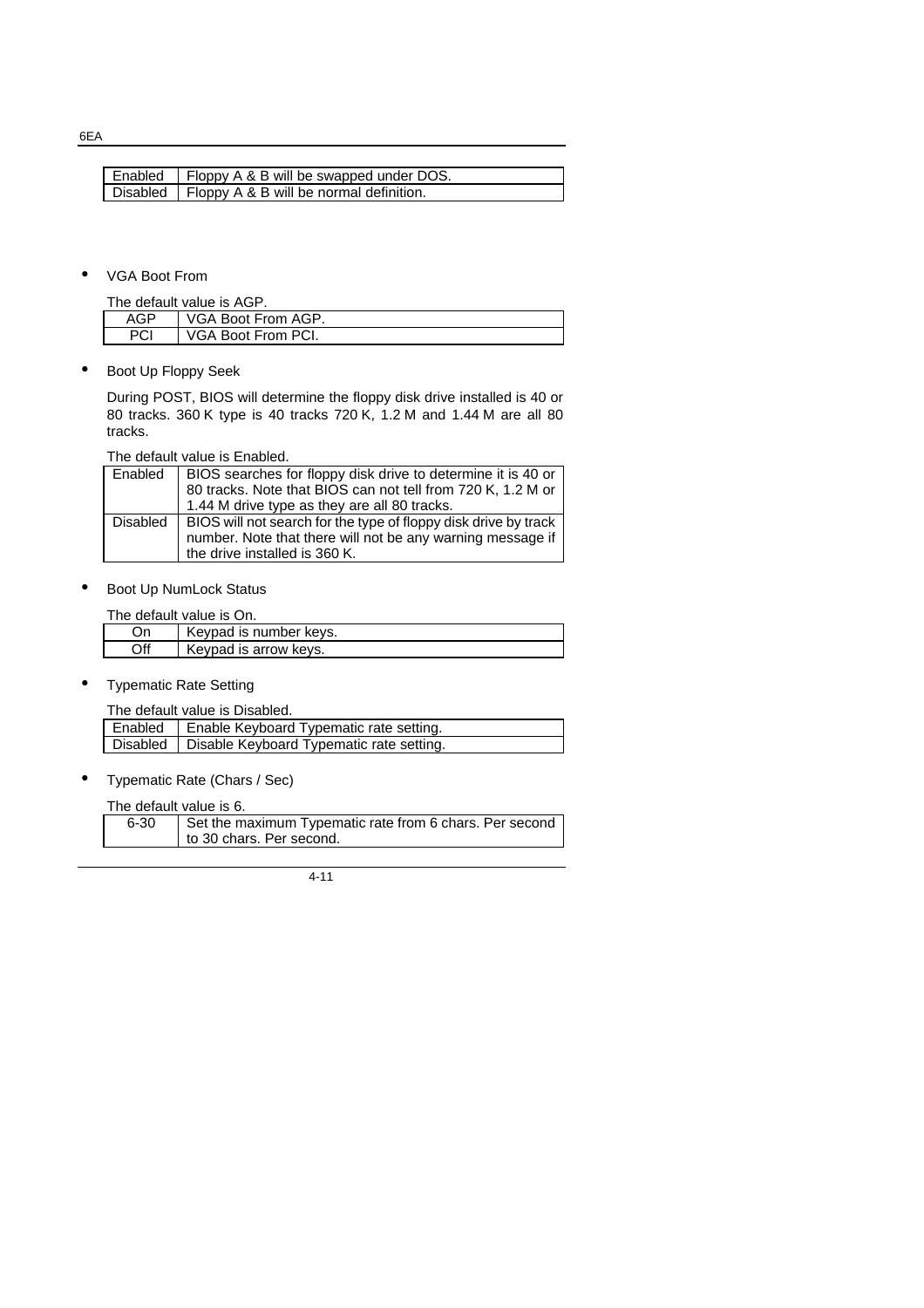• Typematic Delay (Msec)

The default value is 250.

| 250-1000 | Set the time delay from first key to repeat the same key in |
|----------|-------------------------------------------------------------|
|          | to computer.                                                |

**Security Option** 

This category allows you to limit access to the system and Setup, or just to Setup.

The default value is Setup.

| System | The system can not boot and can not access to Setup page<br>will be denied if the correct password is not entered at the<br>prompt. |
|--------|-------------------------------------------------------------------------------------------------------------------------------------|
| Setup  | The system will boot, but access to Setup will be denied if<br>the correct password is not entered at the prompt.                   |

- $\bullet$  To disable security, select PASSWORD SETTING at Main Menu and **then you will be asked to enter password. Do not type anything and just press <Enter>, it will disable security. Once the security is disabled, the system will boot and you can enter Setup page freely.**
- PCI/VGA Palette Snoop

The default value is Disabled.

| Enabled   For having Video Card on ISA Bus and VGA Card on PCI Bus. |
|---------------------------------------------------------------------|
| Disabled   For VGA Card only.                                       |
|                                                                     |

Assign IRQ For VGA

The default value is Enabled.

| Enabled   Assign a specific IRQ for VGA. |
|------------------------------------------|
| Disabled   No IRQ is assigned for VGA.   |

OS Select For DRAM>64MB

The default value is Non-OS2.

| OS <sub>2</sub><br>Using OS2 operating system and DRAM>64MB. | Non-OS2 | Using non-OS2 operating system. |
|--------------------------------------------------------------|---------|---------------------------------|
|                                                              |         |                                 |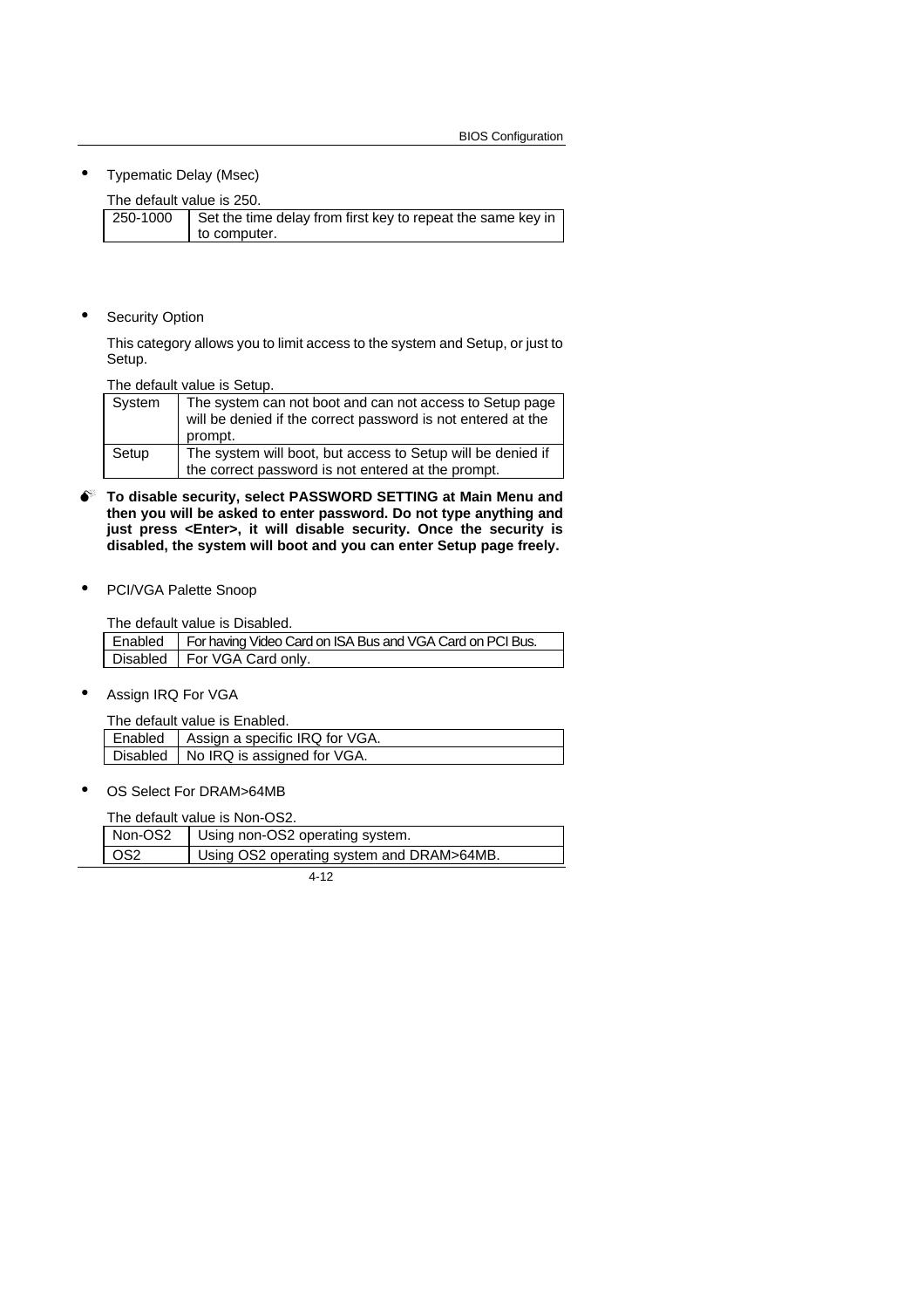• Report No FDD For WIN 95

The default value is No.

| THE GETAUR VAIGE IS NO. |                                |
|-------------------------|--------------------------------|
| No                      | Assign IRQ6 For FDD.           |
| Yes                     | FDD Detect IRQ6 Automatically. |

• Video BIOS Shadow

It determines whether video BIOS is able to copy to RAM, however, it is optional from chipset design. Video Shadow will increase the video speed.

The default value is Enabled.

| Enabled         | Video shadow is enabled  |
|-----------------|--------------------------|
| <b>Disabled</b> | Video shadow is disabled |

## **4.7. CHIPSET FEATURES SETUP**

| 15H<br><b>CHIPSET FEATURES</b>                                                                                                                                                                                                                                                                                                                                                                                        | (2H69JG0S)<br><b>BIUS</b><br><b>SETUP</b><br>AWARD SOFTWARE, INC.                                                                                                                                                    |
|-----------------------------------------------------------------------------------------------------------------------------------------------------------------------------------------------------------------------------------------------------------------------------------------------------------------------------------------------------------------------------------------------------------------------|----------------------------------------------------------------------------------------------------------------------------------------------------------------------------------------------------------------------|
| Auto Configuration<br>Enabled I<br>*DRAM Speed Selection<br>Normal<br>Memory Buffer Strength<br>Middle<br>DRAM Data Integrity Mode<br>Non-ECC<br>Video RAM Cacheable<br>Disabled<br>16 Bit I/O Recovery Time<br>Memory Hole At 15M-16M<br>Disabled<br>Delayed Transaction<br>Disabled<br>SDRAM.<br>RAS-to-CAS Delay<br>Fast<br>RAS<br>Precharge Time<br><b>SDRAM</b><br>Fast<br>2<br>CAS latency Time<br><b>SDRAM</b> | Enabled<br>Auto Detect DIMM/PCI Clk<br>Disabled<br>Spread Spectrum                                                                                                                                                   |
|                                                                                                                                                                                                                                                                                                                                                                                                                       | FRONTPIPE<br>FRONTPIPE<br>FRONTPIPE<br>↑↓→← : Select Item<br>Quit<br><b>Help</b><br>$PU/PD/+/-$ :<br>Modify<br>(Shift)F2<br>Old Values<br>×<br>Color<br>Defaults<br><b>BIOS</b><br>Load<br>Defaults<br>Setup<br>Load |

Figure 4.4: Chipset Features Setup

\* This item will be unavailable when Auto Configuration is set to Disabled.

4-13

6EA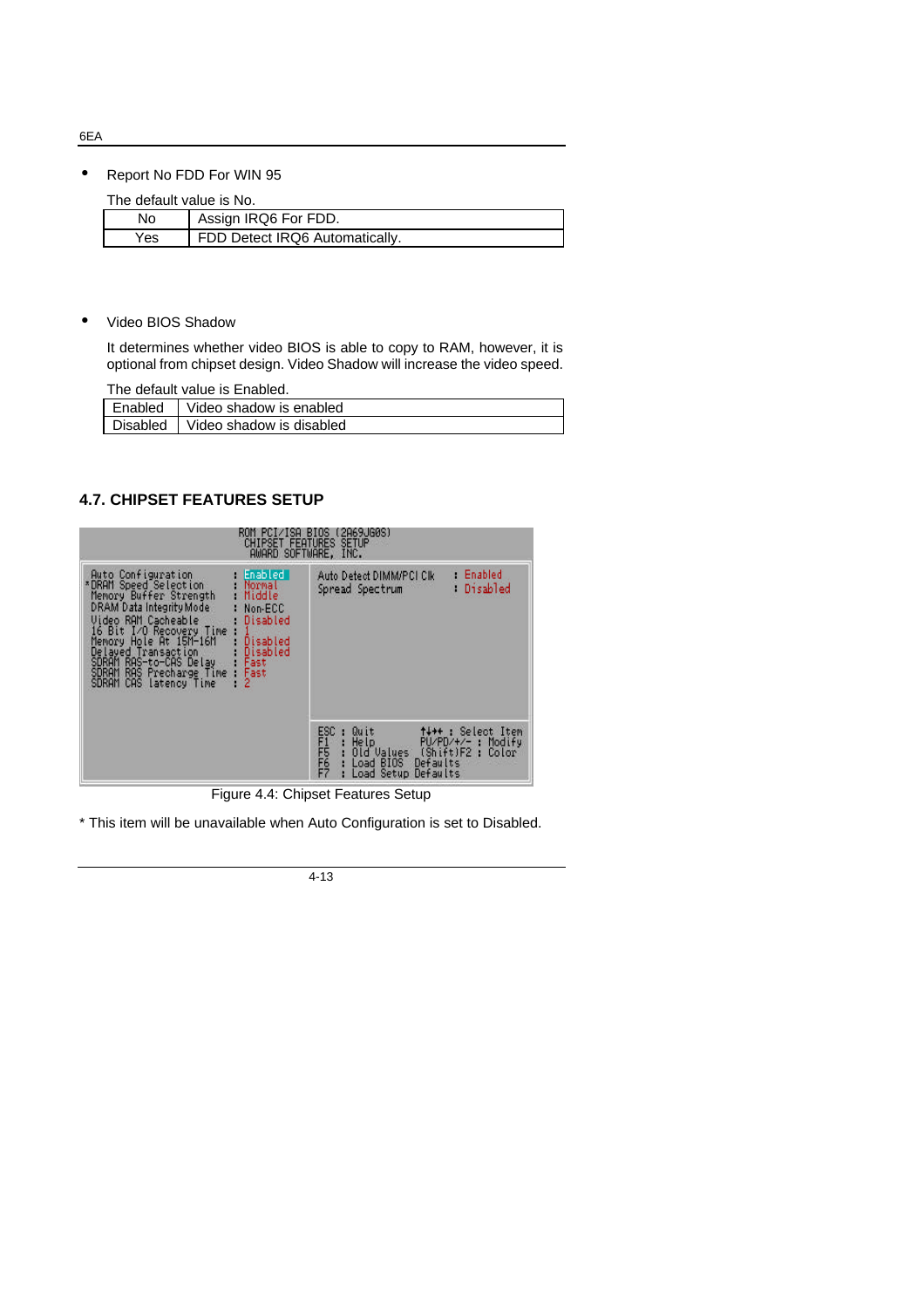• Auto Configuration

The default value is Enabled.

| Enabled  | For 50 - 60ns EDO DRAM Timing. |
|----------|--------------------------------|
| Disabled | For slow speed DRAM Timing.    |

#### • DRAM Speed Selection

The default value is Normal.

|      | Normal   For normal DRAM operation. |
|------|-------------------------------------|
| Fast | For Fastest DRAM timing operation.  |

## • Memory Buffer Strength

The default value is Middle.

| Middle | For Middle Memory Buffer strength. |
|--------|------------------------------------|
| Low    | For Low Memory Buffer strength.    |
| High   | For High Memory Buffer strength.   |

## • DRAM Data Integrity Mode

| The default value is Non-ECC. |                                                |
|-------------------------------|------------------------------------------------|
|                               | Non-ECC   For 64bit standard type DIMM module. |
| ECC                           | For 72bit ECC type DIMM module.                |

• Video RAM Cacheable

The default value is Disabled.

| <b>Disabled</b> | Disable this function.                                                                                                              |
|-----------------|-------------------------------------------------------------------------------------------------------------------------------------|
| Enabled         | Enable this function to get better VGA performance; while<br>some brands of VGA must be disabled this function.<br>(e.g.ET4000W32P) |

• 16 Bit I/O Recovery Time

The default value is 1.

| 1-4 | Set 16 Bit I/O recovery time from 1 to 4. |
|-----|-------------------------------------------|
| NA  | None.                                     |
|     |                                           |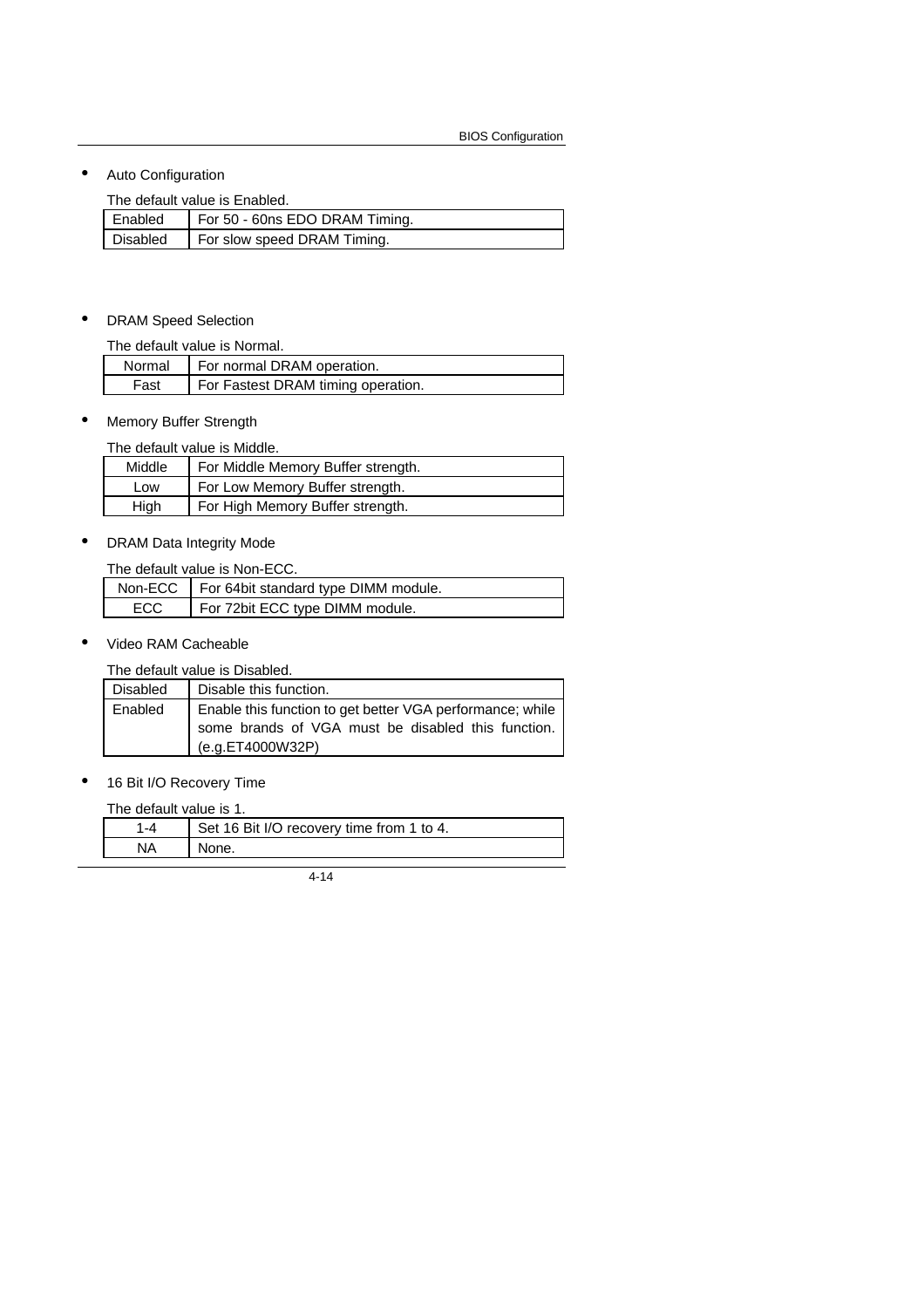• Memory Hole At 15M-16M

The default value is Disabled.

| Disabled | Normal Setting.                       |  |
|----------|---------------------------------------|--|
| Enabled  | Set Address=15~16MB remap to ISA BUS. |  |

### • Delayed Transaction

| The default value is Disabled. |                                      |
|--------------------------------|--------------------------------------|
| Disabled                       | Normal operation.                    |
| Enabled                        | For slow speed ISA device in system. |

### • SDRAM RAS-to-CAS Delay

The default value is Fast

| Slow | For 67 / 83 MHz SDRAM DIMM module. |
|------|------------------------------------|
| Fast | For 100 MHz SDRAM DIMM module.     |

## • SDRAM RAS Precharge Time

The default value is Fast.

| Slow | For 67 / 83 MHz SDRAM DIMM module. |
|------|------------------------------------|
| Fast | For 100 MHz SDRAM DIMM module.     |

## • SDRAM CAS latency Time

The default value is 2.

| For 67 / 83 MHz SDRAM DIMM module. |
|------------------------------------|
| For 100 MHz SDRAM DIMM module.     |
|                                    |

• Auto Detect DIMM/PCI Clk

The default value is Enabled.

| Enabled   Enabled Auto Detect DIMM/PCI Clk.   |
|-----------------------------------------------|
| Disabled   Disabled Auto Detect DIMM/PCI Clk. |

Spread Spectrum

4-15

6EA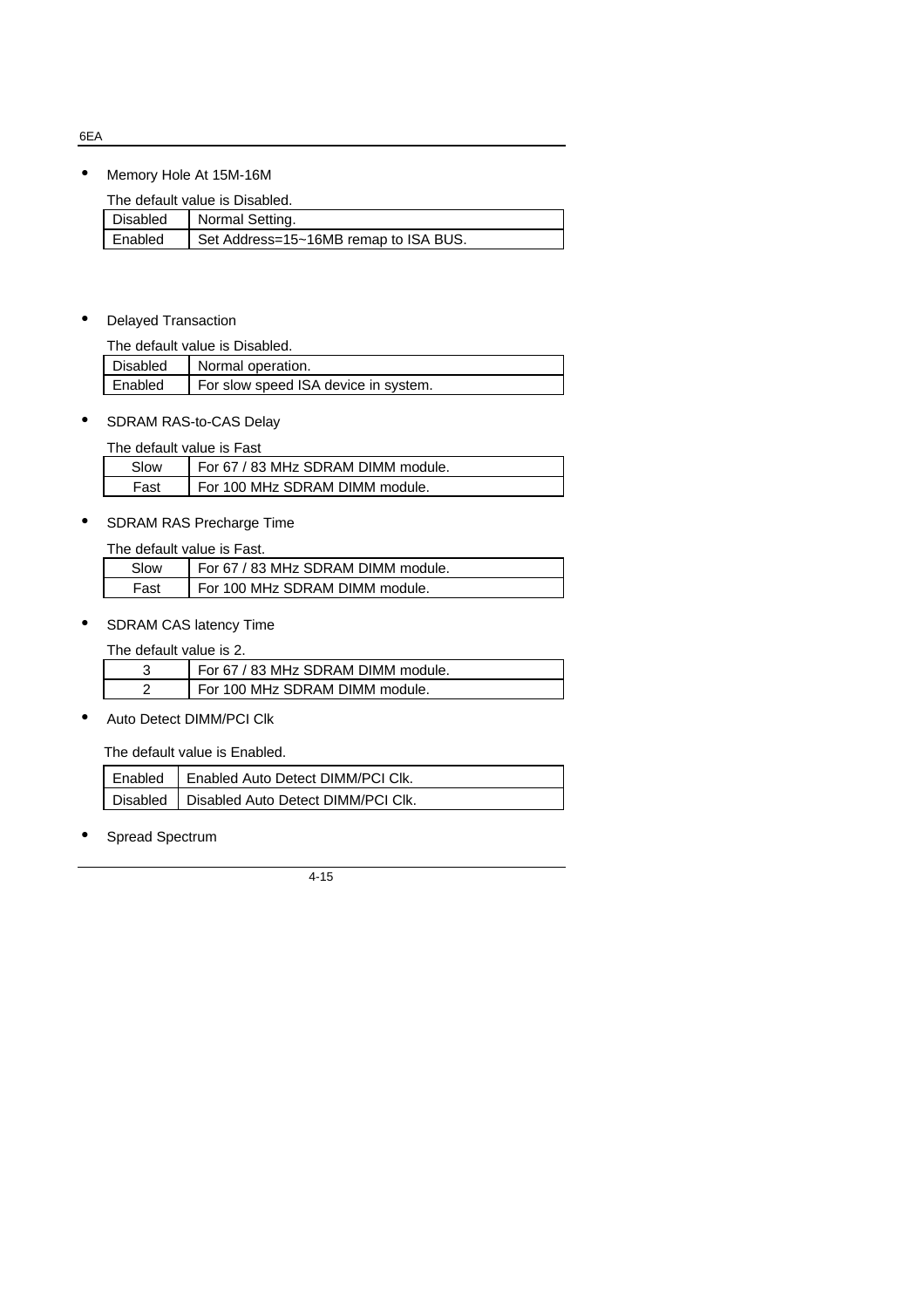| The default value is Disabled. |                                  |
|--------------------------------|----------------------------------|
| Disabled                       | Normal.                          |
| 0.5%(CNTR)                     | Set Spread Spectrum 0.5% (CNTR). |
| 0.5%(DOWN)                     | Set Spread Spectrum 0.5% (DOWN). |

| ROM PCI/ISA BIOS (2A69JGOS)<br>POWER MANAGEMENT SETUP<br>AWARD SOFTWARE, INC.                                                                                                                                                                                                                                                                                                                              |                                                                                                                                                                                                                                                            |
|------------------------------------------------------------------------------------------------------------------------------------------------------------------------------------------------------------------------------------------------------------------------------------------------------------------------------------------------------------------------------------------------------------|------------------------------------------------------------------------------------------------------------------------------------------------------------------------------------------------------------------------------------------------------------|
| Power Management<br>Enable<br>PM Control by APM<br>: Yes<br>Video Off Method<br>: DPMS<br>Suspend Mode : Disable<br>HDD Power Down : Disable<br>VGA Active Monitor : Disabled<br>Soft-Off by PWR-BTTN Instant-Off<br>CPUFAN Off In Suspend: Enabled<br>System After AC Back Soft-Off<br>Power-Supply Type : Auto<br>PME Event Wakeup Enabled<br>ModemRingOn/WakeOnLan: Enabled<br>Resume by Alarm Disabled | ** Reload Global Timer Events **<br>IRQ[3-7,9-15].NMI Enabled<br>Primary IDE 0 Disabled<br>Primary IDE 1 Disabled<br>Secondary IDE 0 Disabled<br>Secondary IDE 1 Disabled<br>Floppy Disk Enabled<br>Serial Port : Enabled<br>Parallel Port<br>. : Disabled |
| *Date (of Month) Alarm<br>: 0: 0: 0<br>*Time(hh:mm:ss) Alarm                                                                                                                                                                                                                                                                                                                                               | ESC: Ouit 11++: Select Item<br>: Help $PU/PD/*/-$ : Modify<br>F1<br>F <sub>5</sub><br>: Old Values (Shift)F2 : Color<br>F6 : Load BIOS Defaults<br>F <sub>7</sub><br>: Load Setup Defaults                                                                 |

#### **4.8. POWER MANAGEMENT SETUP**

Figure 4.5: Power Management Setup

\* These two items will show up when Resume by Alarm is enabled.

• Power Management

| The default value is Enable. |                         |
|------------------------------|-------------------------|
| Enable                       | Enable Green function.  |
| <b>Disable</b>               | Disable Green function. |

• PM Control by APM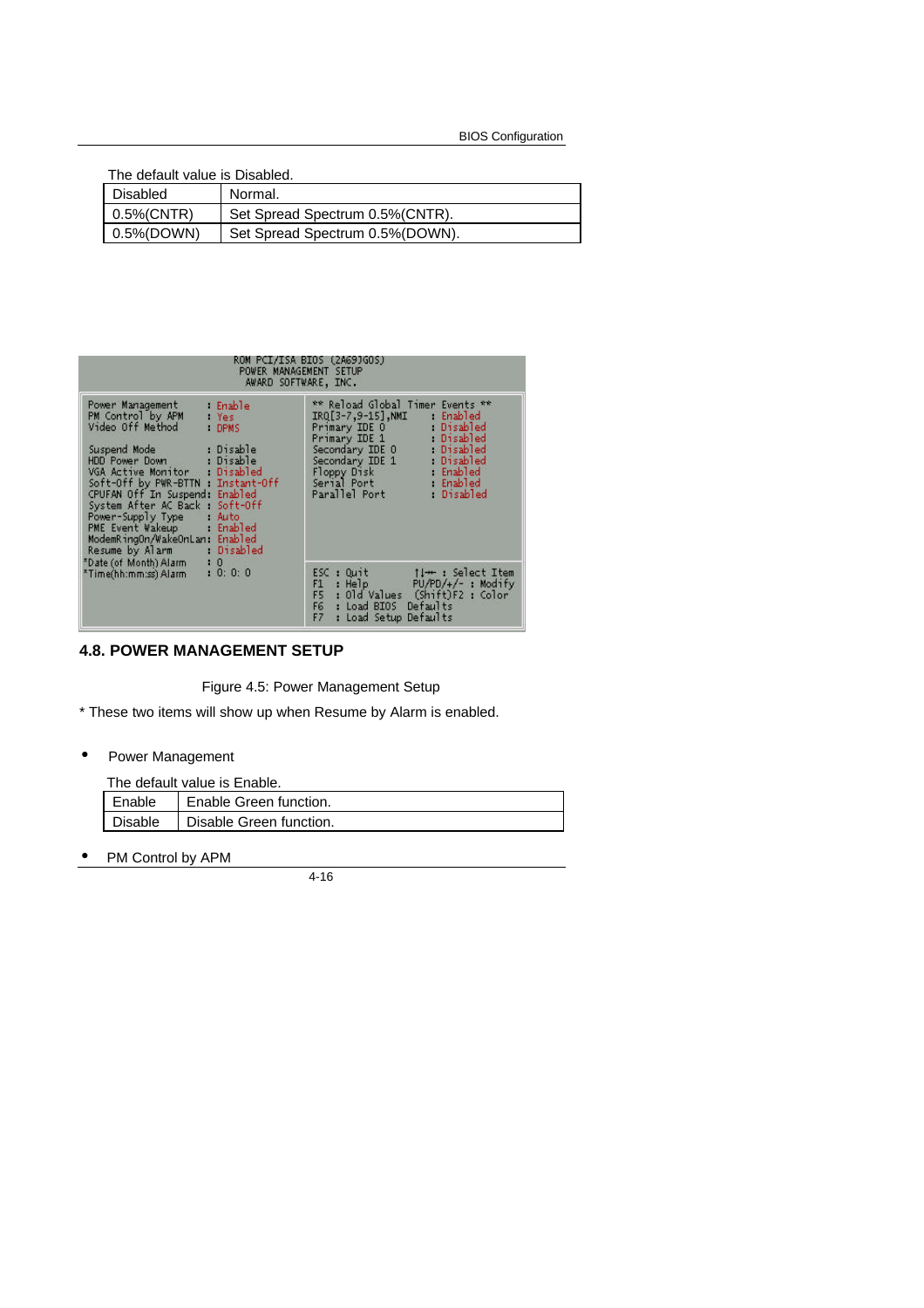#### The default value is Yes.

| Enable software APM function.<br>Yes. |    | THU UURUR VURUU 19 TUJ.        |
|---------------------------------------|----|--------------------------------|
|                                       |    |                                |
|                                       | No | Disable software APM function. |

#### • Video Off Method

#### The default value is DPMS.

| V/H SYNC + Blank    | BIOS will turn off V/H-SYNC when gets into  |
|---------------------|---------------------------------------------|
|                     | Green mode for Green monitor power saving.  |
| <b>Blank Screen</b> | BIOS will only black monitor when gets into |
|                     | Green mode.                                 |
| <b>DPMS</b>         | BIOS will use DPMS Standard to control VGA  |
|                     | card. (The Green type VGA card will turn of |
|                     | V/H-SYNC automatically.)                    |

#### • Suspend Mode

The default value is Disable.

| Disable | Disable Suspend Mode.                                   |
|---------|---------------------------------------------------------|
|         | 1 Min - 1 Hour   Setup the timer to enter Suspend Mode. |

## • HDD Power Down

The default value is Disable.

| Disable    | Disable HDD Power Down mode function.           |
|------------|-------------------------------------------------|
| l 1-15 Min | Enable HDD Power Down mode between 1 to 15 Min. |
|            |                                                 |

#### • VGA Active Monitor

The default value is Disabled.

| Disabled | Disable monitor VGA activity. |
|----------|-------------------------------|
| Enabled  | Enable monitor VGA activity.  |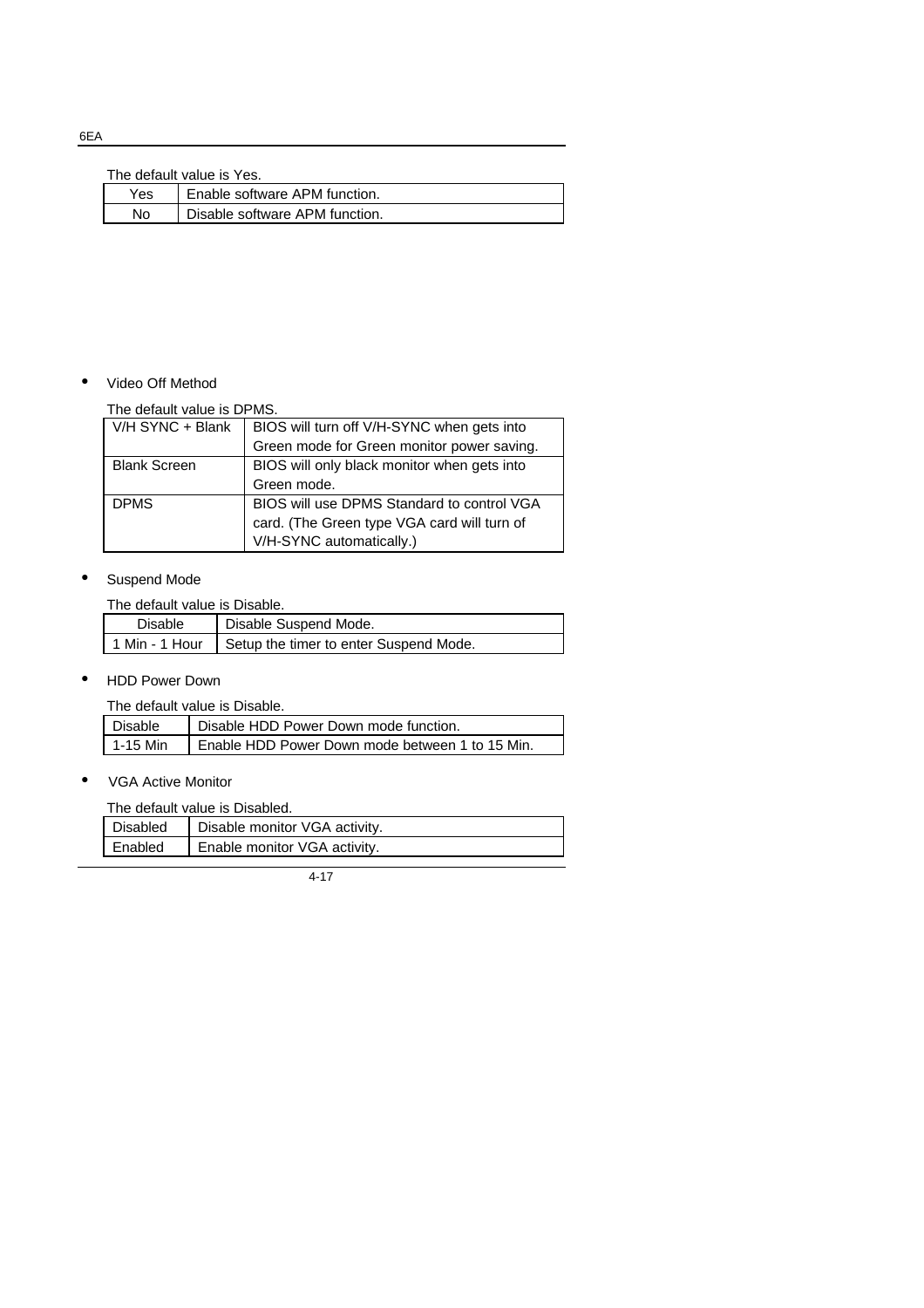• Soft-off by PWR-BTTN

The default value is Instant-Off.

|  | Instant-Off   Soft switch ON/OFF for POWER ON/OFF   |
|--|-----------------------------------------------------|
|  | Delay 4 Sec.   Soft switch ON 4 sec. for POWER OFF. |

• CPUFAN Off In Suspend

The default value is Enabled.

| Disabled | Disable this function.                   |
|----------|------------------------------------------|
| Enabled  | Stop CPU FAN when entering Suspend mode. |

• System After AC Back

The default value is Soft-Off.

| Memory   | This function depends on computer status. |  |
|----------|-------------------------------------------|--|
| Soft-Off | Set System Soft-Off Status.               |  |
| Full-On  | Set System Full-On Status.                |  |

• Power-Supply Type

The default value is Auto.

| Auto  | Set Power Supply type is Auto.  |  |
|-------|---------------------------------|--|
| P8&P9 | Set Power Supply type is P8&P9. |  |
| АТХ   | Set Power Supply type is ATX.   |  |

• PME Event Wakeup

The default value is Enabled.

| THU UURUU VURUU IJ LHUDIUU. |                           |  |
|-----------------------------|---------------------------|--|
| Disabled                    | Disable PME Event Wakeup. |  |
| Enabled                     | Enable PME Event Wakeup.  |  |
|                             |                           |  |

• ModemRingOn / WakeOnLan

| l Disabled | Disable these functions. |
|------------|--------------------------|
| Enabled    | Enable these functions.  |
|            |                          |

Resume by Alarm

The default value is Disabled.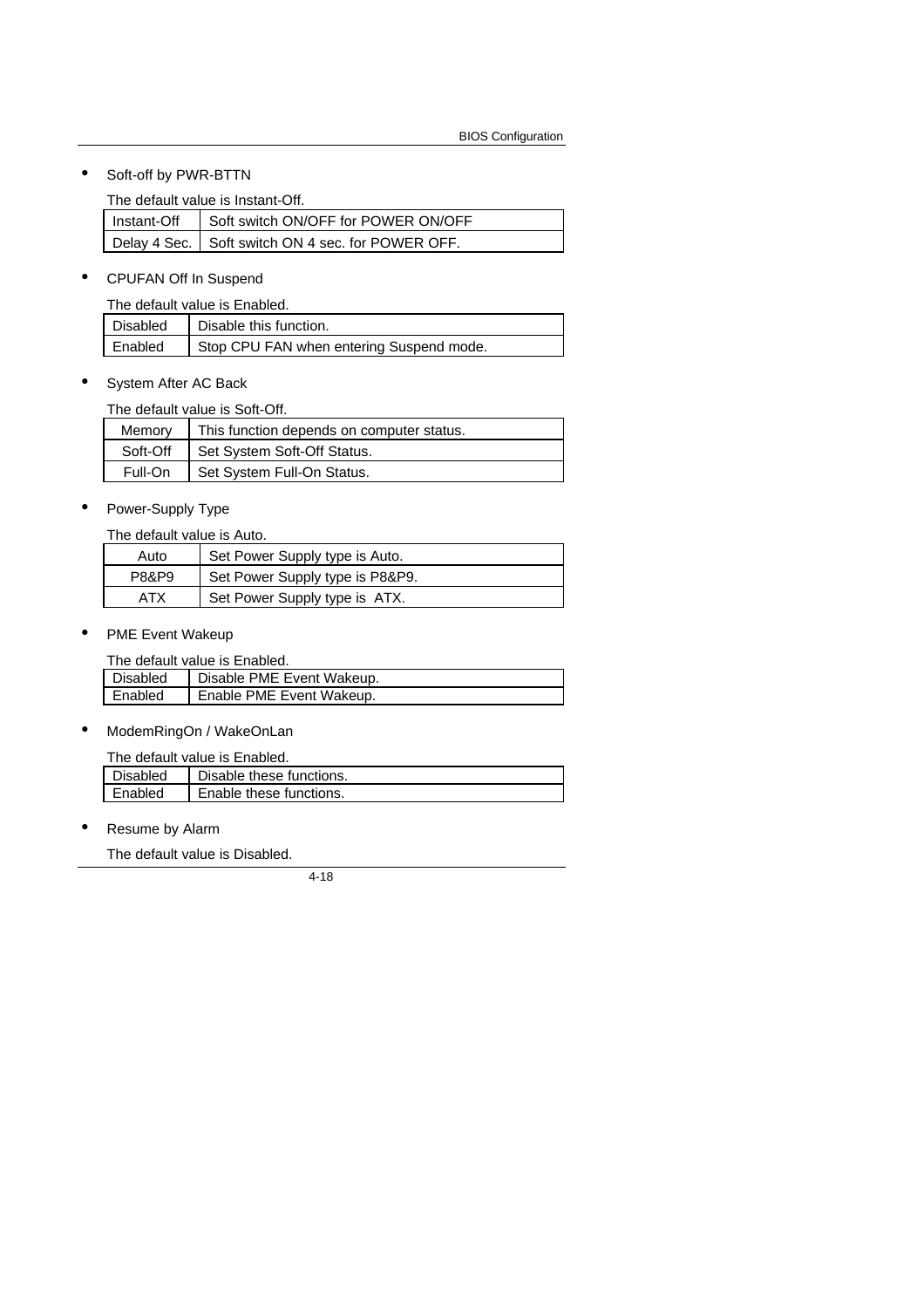| <b>Disabled</b>                                           | Disable this function. |                                           |
|-----------------------------------------------------------|------------------------|-------------------------------------------|
| Enabled                                                   |                        | Enable alarm function to POWER ON system. |
| If the "Resume by Alarm" is Enabled.                      |                        |                                           |
| Date ( of Month) Alarm :<br>$0 - 31$                      |                        |                                           |
| Time ( hh: mm: ss) Alarm : $(0-23)$ : $(0-59)$ : $(0-59)$ |                        |                                           |

## • IRQ [3-7,9-15] , NMI

The default value is Enabled.

| Disabled | Disable this function.                         |
|----------|------------------------------------------------|
| Enabled  | Enable monitor IRQ [3-7,9-15] for Green event. |

## • Primary IDE 0/1

| The default value is Disabled. |         |                                                 |
|--------------------------------|---------|-------------------------------------------------|
|                                |         | Disabled   Disable this function.               |
|                                | Enabled | Enable monitor Primary IDE 0/1 for Green event. |

## • Secondary IDE 0/1

The default value is Disabled.

| l Disabled | Disable this function.                            |
|------------|---------------------------------------------------|
| l Enabled  | Enable monitor Secondary IDE 0/1 for Green event. |

## • Floppy Disk

The default value is Enabled.

| Disabled | Disable this function.                      |
|----------|---------------------------------------------|
| Enabled  | Enable monitor Floppy Disk for Green event. |

• Serial Port

The default value is Enabled.

| Disabled | Disable this function. |
|----------|------------------------|
|          |                        |
|          |                        |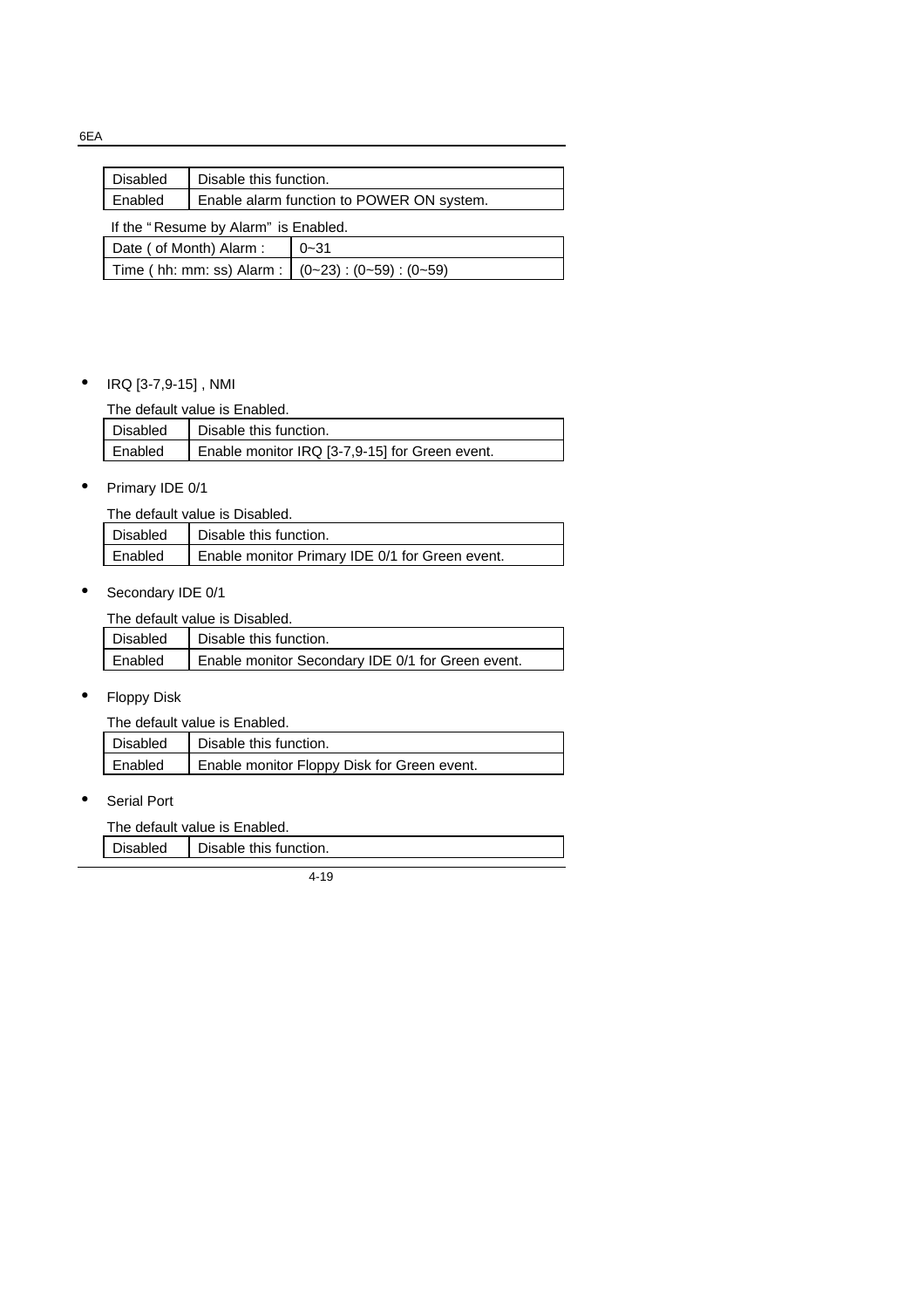BIOS Configuration

| Enabled | Enable monitor Serial Port for Green event. |
|---------|---------------------------------------------|
|---------|---------------------------------------------|

• Parallel Port

| The default value is Disabled. |                                               |  |
|--------------------------------|-----------------------------------------------|--|
| Disabled                       | Disable this function.                        |  |
| Enabled                        | Enable monitor Parallel Port for Green event. |  |

| ROM PCI∕ISA BIOS (2A69KG0H)<br>PNP/PCI CONFIGURATION<br>AWARD SOFTWARE, INC.                                                                                                                                                                                                                                                                                                                                                                                                                               |                                                                                                                                                                                            |
|------------------------------------------------------------------------------------------------------------------------------------------------------------------------------------------------------------------------------------------------------------------------------------------------------------------------------------------------------------------------------------------------------------------------------------------------------------------------------------------------------------|--------------------------------------------------------------------------------------------------------------------------------------------------------------------------------------------|
| PNP OS Installed<br>No<br>Resources Controlled By<br>Manual<br>Reset Configuration Data :<br>Disabled                                                                                                                                                                                                                                                                                                                                                                                                      | N/A<br>Used MEM base addr<br>*Used MEM Length<br>8К<br>Assign IRQ For USB<br>Enabled<br>ю                                                                                                  |
| $IRQ-3$<br>ISA<br>assigned to : Legacy<br>IRQ-4<br>Legacy ISA<br>assigned to :<br>IRO-5<br>IRO-7<br>IRO-9<br>IRO-19<br>PCI/ISA PnP<br>assigned to<br>Π.<br>assigned to :<br>ISA<br>Legacy<br>PCI/ISA PnP<br>assigned to :<br>PCI/ISA<br>assigned to :<br>PnP<br>IRG-11<br>IRG-12<br>IRG-14<br>IRG-15<br>assigned to<br>PCI/ISA<br>PnP<br>- 18<br>assigned to :<br>ISA<br>Legacy<br>assigned to :<br>ISA<br>Legacy<br>assigned to :<br>ISA<br>Legacy ISA<br>PCI/ISA PnP<br>$DMA - 0$<br>assigned to<br>- 18 |                                                                                                                                                                                            |
| $DMA-1$<br>PCI/ISA<br>PnP<br>assigned to<br>÷<br>$DMA-3$<br>assigned to<br>PCI/ISA<br>PnP<br>÷.<br>$DMA - 5$<br>PCI/ISA<br>PnP<br>assigned to<br>÷<br>$DMA - 6$<br>assigned to<br>×<br>PCI/ISA<br>PnP<br>PCI/ISA<br>$DMA - 7$<br>PnP<br>assigned to :                                                                                                                                                                                                                                                      | ESC<br>FREEZ<br>FREEZ<br>↑↓→←: Select Item<br>Quit<br>-89<br>Help<br>PU/PD/+/-<br>Modify<br>-11<br>(Shift)F2:<br>Old Values<br>Color<br>Defaults<br>Load BIOS<br>LOAD PERFORMANCE DEFAULTS |

## **4.9. PNP/PCI CONFIGURATION**

Figure 4.6: PNP/PCI Configuration

\* This item will show up when Used MEM base addr has been set.

• PNP OS Installed

The default value is No.

| Yes. | Enable PNP OS Installed function.  |
|------|------------------------------------|
| No   | Disable PNP OS Installed function. |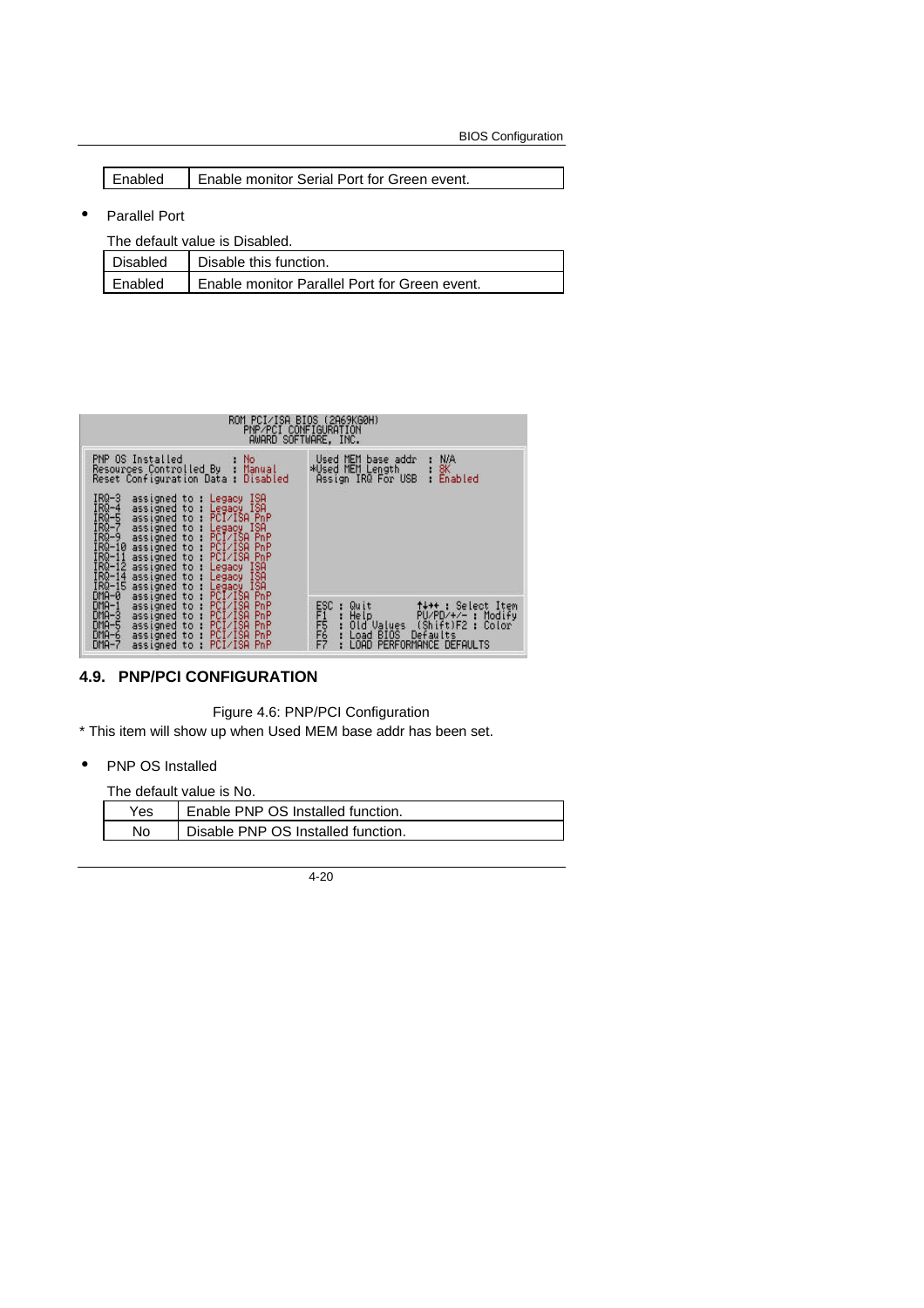6EA

#### • Resources Controlled by

The default value is Manual.

|      | Manual   User can set the PnP resource (I/O Address, IRQ & DMA |  |
|------|----------------------------------------------------------------|--|
|      | channels) used by legacy ISA DEVICE.                           |  |
| Auto | BIOS automatically use these PnP resources.                    |  |

## **Reset Configuration Data**

| The default value is Disabled. |  |                                                 |
|--------------------------------|--|-------------------------------------------------|
|                                |  | Disabled   Disable this function.               |
|                                |  | Enabled   Enable clear PnP information in ESCD. |

## • IRQ (3,4,5,7,9,10,11,12,14,15), DMA(0,1,3,5,6,7) assigned to

The default value is "Legacy ISA" or "PCI/ISA PnP".

| Legacy ISA | The resource is used by Legacy ISA device.                       |
|------------|------------------------------------------------------------------|
|            | PCI/ISA PnP   The resource is used by PCI/ISA PnP device.(PCI or |
|            | ISA)                                                             |

#### • Used MEM base addr.

The default value is N/A.

| N/A | Disable the MEM. block using.                            |
|-----|----------------------------------------------------------|
|     | $C800 \sim DCO0$ Select the MEM. block starting address. |

## • Used MEM Length

The default value is 8K.

| $8K \sim 64K$ | Select the MEM. block size. |
|---------------|-----------------------------|
|---------------|-----------------------------|

• Assign IRQ For USB

The default value is Enabled.

| Enabled   Assign a specific IRQ for USB |
|-----------------------------------------|
| Disabled   No IRQ is assigned for USB   |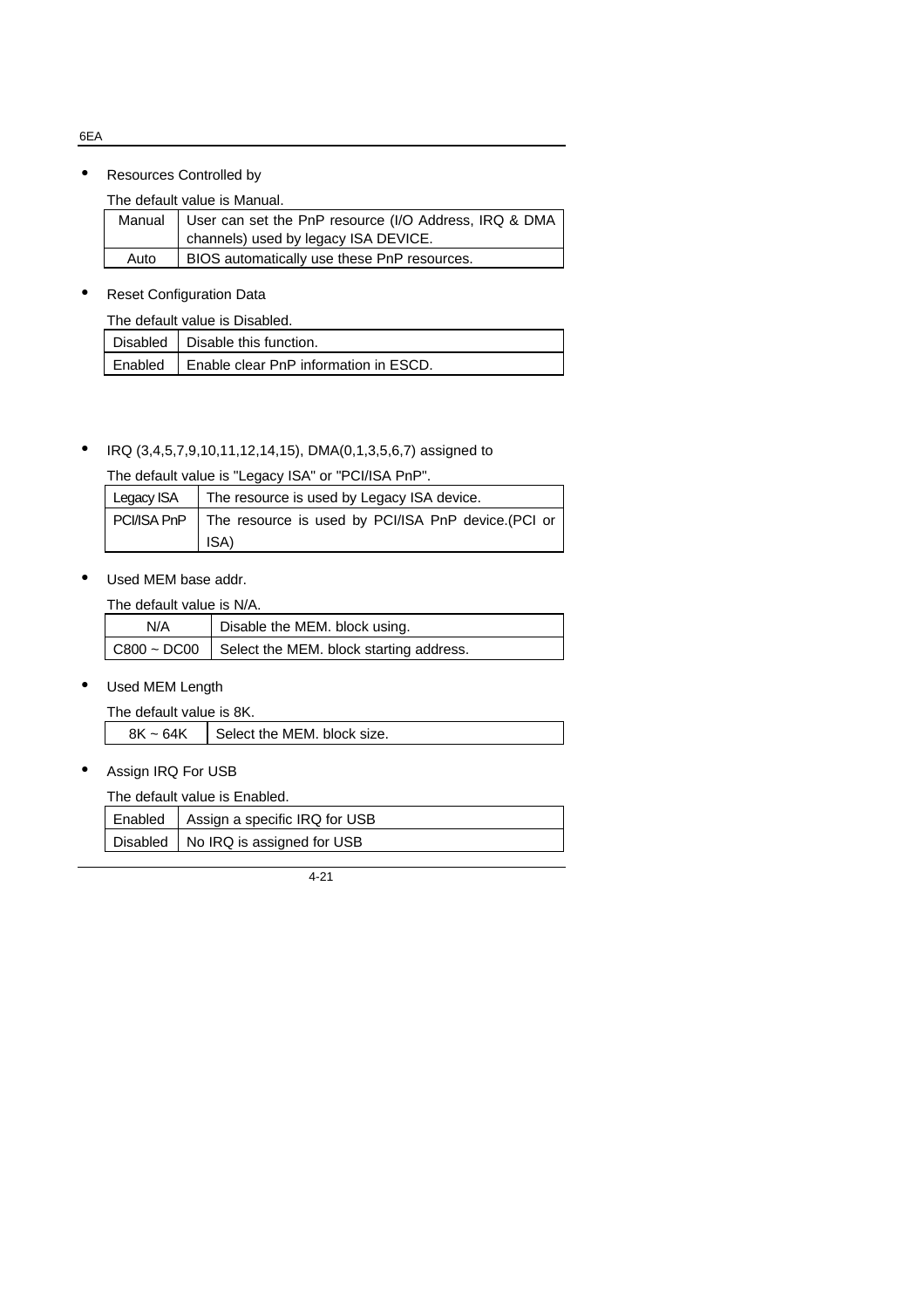## **4.10. LOAD BIOS DEFAULTS**



Figure 4.7: Load BIOS Defaults

• Load BIOS Defaults

To load BIOS defaults value to CMOS SRAM, enter "Y". If not, enter "N".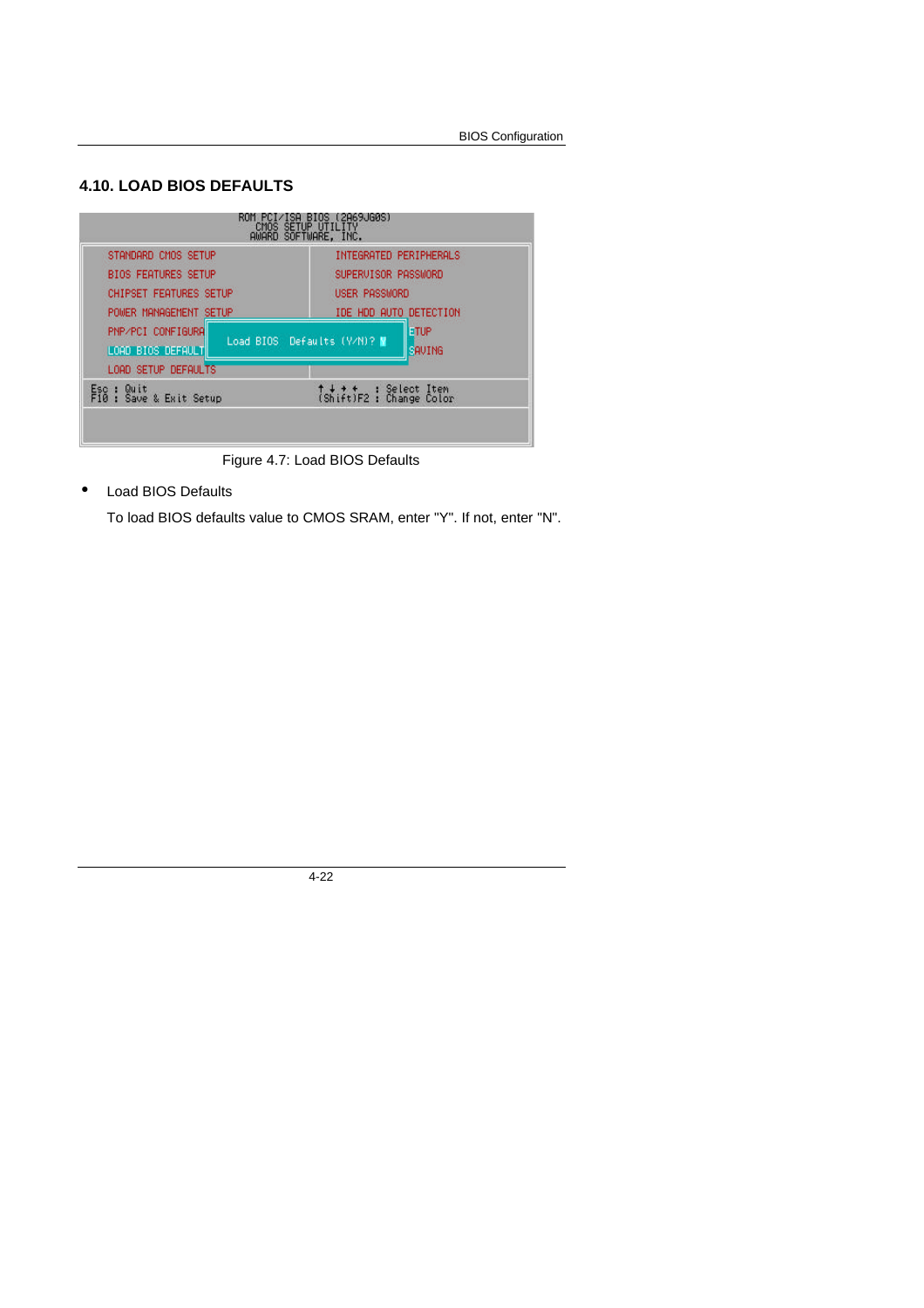**4.11. LOAD SETUP DEFAULTS**



Figure 4.8: Load SETUP Defaults

• Load SETUP Defaults

To load SETUP defaults value to CMOS SRAM, enter "Y". If not, enter "N".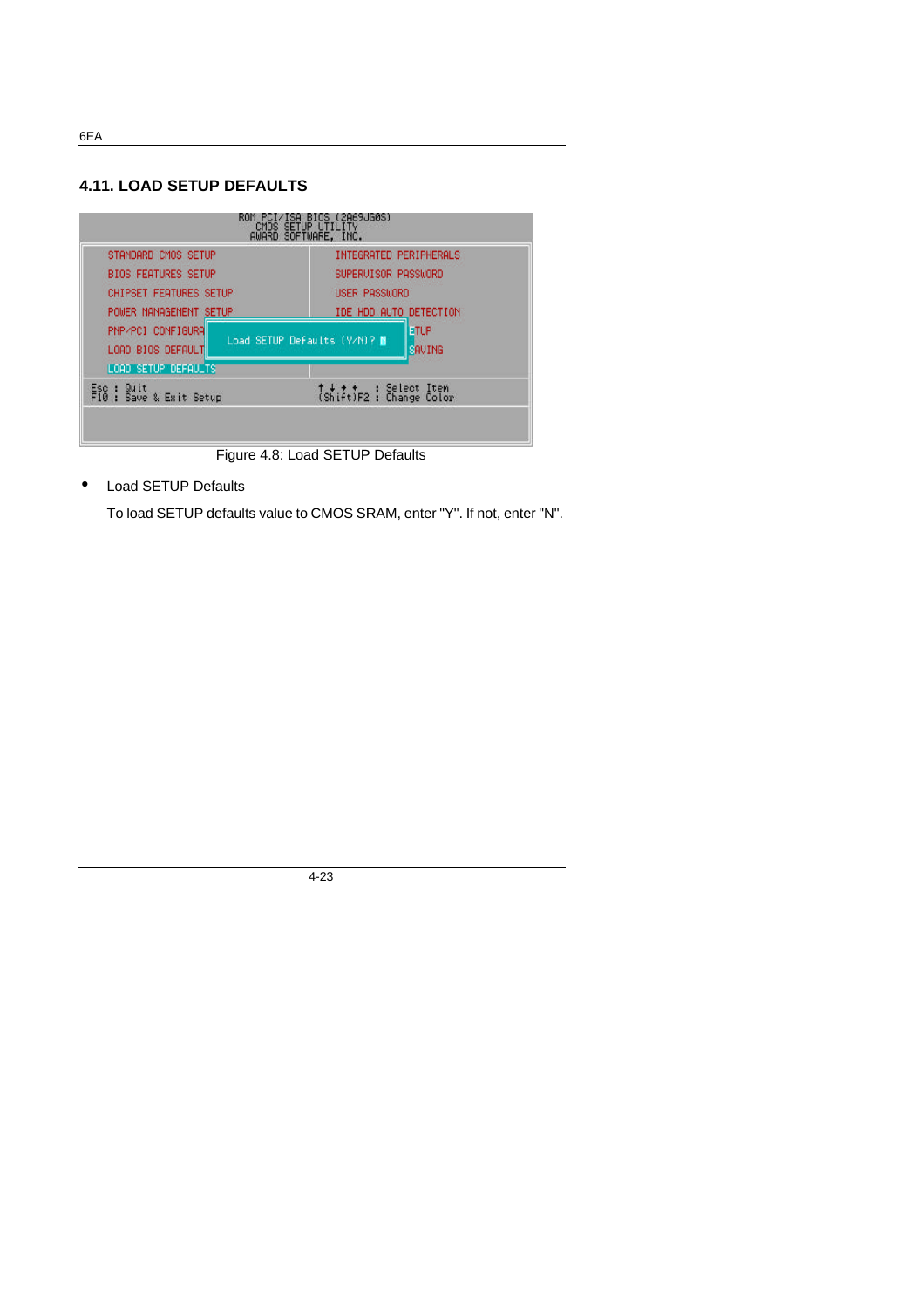## **4.12. INTEGRATED PERIPHERALS**

| AWARD SOFTWARE, INC.                                                                                                                                                                                                                                                                                                                                                                                                                                                                                                                         | OM PCI∕ISA BIOS (2A69JG0S)<br>INTEGRATED PERIPHERALS                                                                                                                             |
|----------------------------------------------------------------------------------------------------------------------------------------------------------------------------------------------------------------------------------------------------------------------------------------------------------------------------------------------------------------------------------------------------------------------------------------------------------------------------------------------------------------------------------------------|----------------------------------------------------------------------------------------------------------------------------------------------------------------------------------|
| IDE<br>HDD Block Mode<br>∥Enabled I<br>TDE Primary Master PIO<br>IDE Primary Slave PIO<br>IDE Secondary Master PIO<br>IDE Secondary Slave PIO<br>IDE Primary Master UDMA<br>IDE Primary Master UDMA<br>Primary Master PIO<br>Primary Slave PIO<br>Auto<br>Auto<br>Auto<br>Auto<br>Auto<br>IDE Primary Slave UDMA :<br>I <u>DE</u> Secondary Master U <u>DMA</u> :<br>Auto<br>Auto<br>IDE Secondary Slave UDMA:<br>Auto<br>On-Chip Primary PCI IDE:<br>Enabled<br>On-Chip Secondary PCI IDE:<br>Enabled<br>Disabled<br>USB Keyboard Support : | Disabled<br>PS/2 Mouse Power On<br>: Disabled<br>Keyboard Power On<br>*KB Power On Multikey<br>Enter                                                                             |
| Onboard FDC Controller<br>Enabled<br>8F8⁄IR04<br>Serial Port 1<br>Onboard<br>2F8/IR03<br>Onboard Serial Port 2<br>Onboard Parallel Port<br>378/IR07<br>SPP<br>Parallel Port Mode                                                                                                                                                                                                                                                                                                                                                             | <b>ESC</b><br>Quit<br><b>1+++:</b> Select Item<br>FI<br>FF667<br>He1p<br>Help PU/PD/+/- : Modify<br>Old Values (Shift)F2 : Color<br>Load BIOS Defaults<br>Load Setup<br>Defaults |

Figure 4.9: Integrated Peripherals

\* This item will show up when " Keyboard Power On: Multikey" is selected.

• IDE HDD Block Mode

The default value is Enabled.

| Enabled   Enable IDE HDD Block Mode.   |
|----------------------------------------|
| Disabled   Disable IDE HDD Block Mode. |
|                                        |

• IDE Primary Master PIO (for onboard IDE 1st channel).

## The default value is Auto.

| Auto    | BIOS will automatically detect the IDE HDD Accessing<br>mode. |
|---------|---------------------------------------------------------------|
| Mode0~4 | Manually set the IDE Accessing mode.                          |

• IDE Primary Slave PIO (for onboard IDE 1st channel).

#### The default value is Auto.

| Auto         | BIOS will automatically detect the IDE HDD Accessing |
|--------------|------------------------------------------------------|
|              | mode.                                                |
| Mode $0 - 4$ | Manually set the IDE Accessing mode.                 |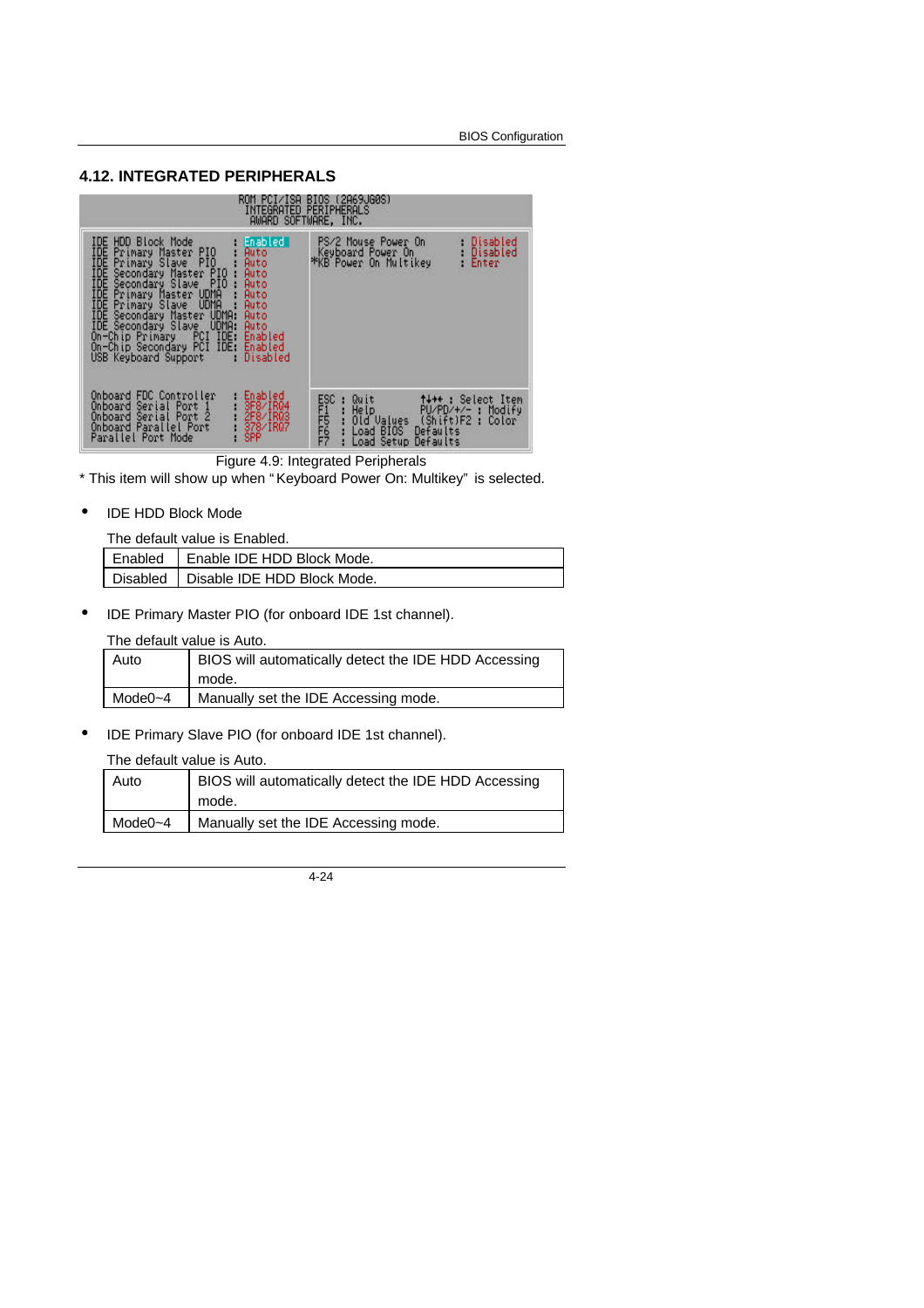• IDE Secondary Master PIO (for onboard IDE 2nd channel).

#### The default value is Auto.

| Auto    | BIOS will automatically detect the IDE HDD Accessing<br>mode. |
|---------|---------------------------------------------------------------|
| Mode0~4 | Manually set the IDE Accessing mode.                          |

• IDE Secondary Slave PIO (for onboard IDE 2nd channel).

#### The default value is Auto.

| Auto    | BIOS will automatically detect the IDE HDD Accessing<br>mode. |
|---------|---------------------------------------------------------------|
| Mode0~4 | Manually set the IDE Accessing mode.                          |
|         |                                                               |

• IDE Primary Master UDMA.

| The default value is Auto. |  |  |
|----------------------------|--|--|
|                            |  |  |

| Auto     | BIOS will automatically detect the IDE HDD Accessing<br>mode. |
|----------|---------------------------------------------------------------|
| Disabled | Disable UDMA function.                                        |

• IDE Primary Slave UDMA.

The default value is Auto.

| Auto     | BIOS will automatically detect the IDE HDD Accessing<br>mode. |
|----------|---------------------------------------------------------------|
| Disabled | Disable UDMA function.                                        |

• IDE Secondary Master UDMA.

The default value is Auto.

| Auto            | BIOS will automatically detect the IDE HDD Accessing<br>mode. |
|-----------------|---------------------------------------------------------------|
| <b>Disabled</b> | Disable UDMA function.                                        |

• IDE Secondary Slave UDMA.

The default value is Auto.

4-25

6EA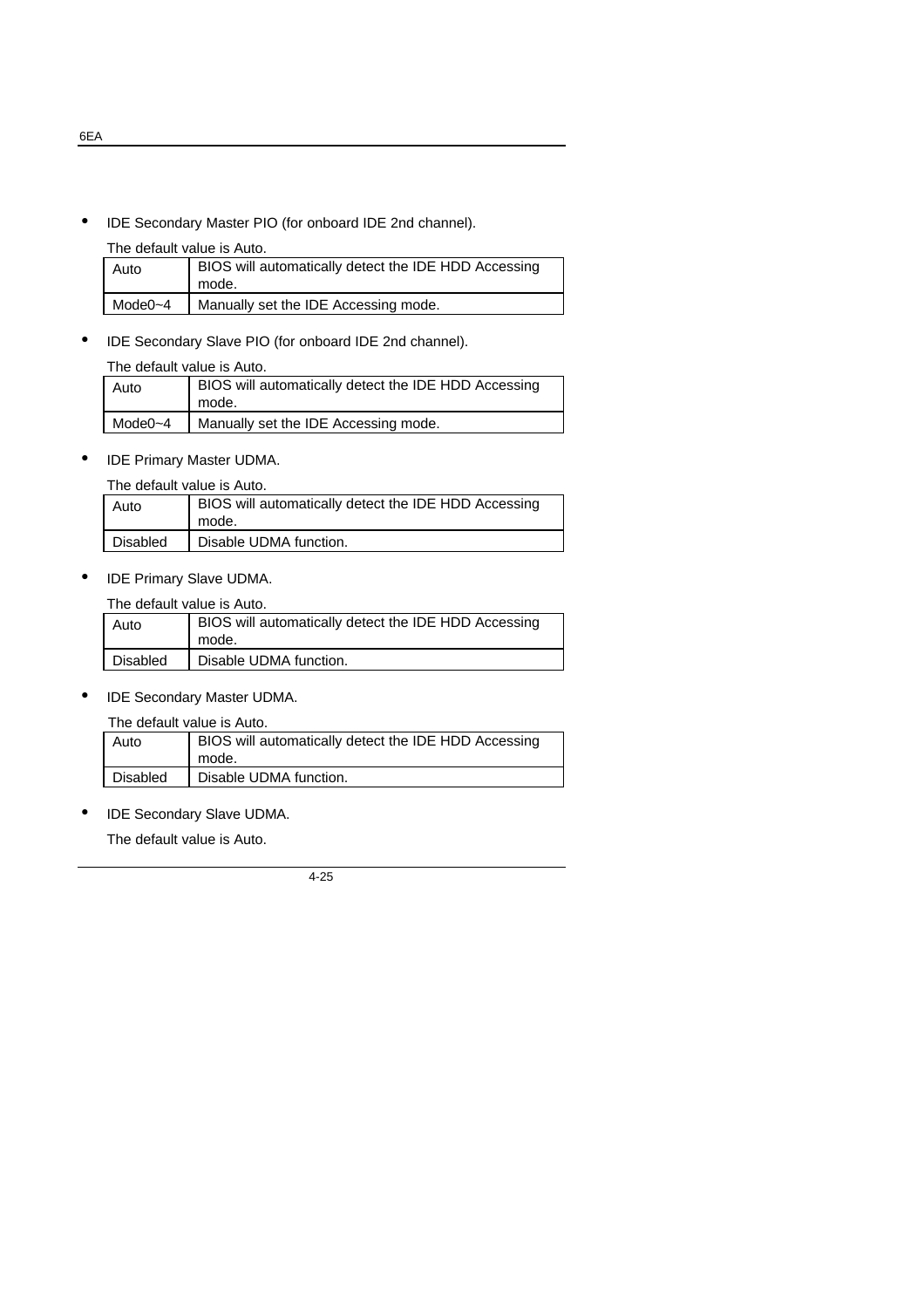| Auto     | BIOS will automatically detect the IDE HDD Accessing |
|----------|------------------------------------------------------|
|          | mode.                                                |
| Disabled | Disable UDMA function.                               |

• On-Chip Primary PCI IDE

The default value is Enabled.

|  | Enabled   Enable onboard 1st channel IDE port.   |  |
|--|--------------------------------------------------|--|
|  | Disabled   Disable onboard 1st channel IDE port. |  |

• On-Chip Secondary PCI IDE

|  | The default value is Enabled.                    |
|--|--------------------------------------------------|
|  | Enabled   Enable onboard 2nd channel IDE port.   |
|  | Disabled   Disable onboard 2nd channel IDE port. |

• USB Keyboard Support

|  | The default value is Disabled.           |
|--|------------------------------------------|
|  | Enabled   Enable USB Keyboard Support.   |
|  | Disabled   Disable USB Keyboard Support. |

• Onboard FDC Controller

The default value is Enabled.

| Enabled | Enable onboard FDC port.             |
|---------|--------------------------------------|
|         | Disabled   Disable onboard FDC port. |

• Onboard Serial Port 1

The default value is 3F8/IRQ4.

| Auto            | BIOS will automatically setup the port 1 address. |
|-----------------|---------------------------------------------------|
| 3F8/IRQ4        | Enable onboard Serial port 1 and address is 3F8.  |
| 2F8/IRQ3        | Enable onboard Serial port 1 and address is 2F8.  |
| 3E8/IRQ4        | Enable onboard Serial port 1 and address is 3E8.  |
| 2E8/IRQ3        | Enable onboard Serial port 1 and address is 2E8.  |
| <b>Disabled</b> | Disable onboard Serial port 1.                    |

• Onboard Serial Port 2

The default value is 2F8/IRQ3.

| Auto     | BIOS will automatically setup the port 2 address. |
|----------|---------------------------------------------------|
| 3F8/IRQ4 | Enable onboard Serial port 2 and address is 3F8.  |
|          | $\sim$ $\sim$                                     |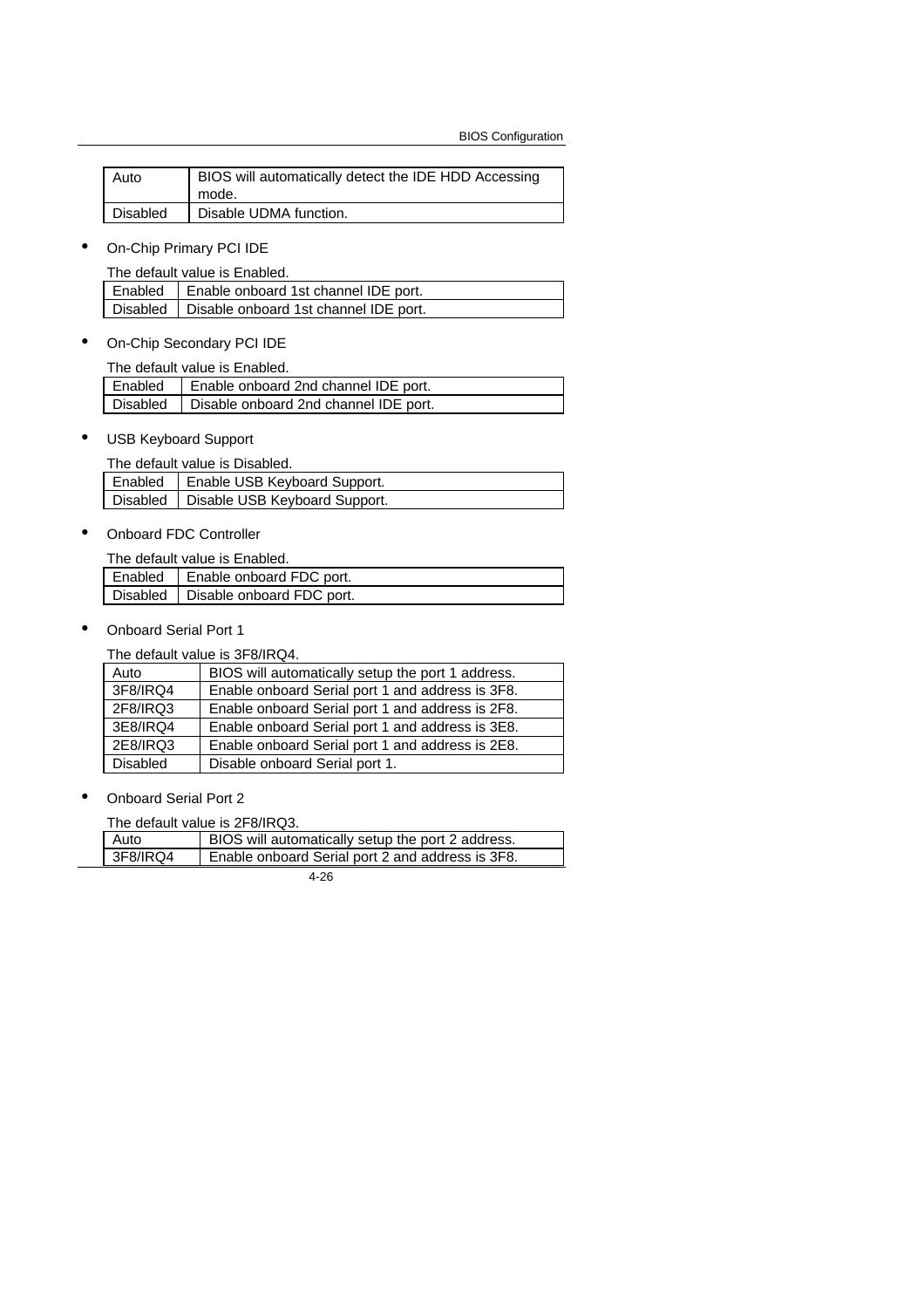6EA

| 2F8/IRQ3 | Enable onboard Serial port 2 and address is 2F8. |
|----------|--------------------------------------------------|
| 3E8/IRQ4 | Enable onboard Serial port 2 and address is 3E8. |
| 2E8/IRQ3 | Enable onboard Serial port 2 and address is 2E8. |
| Disabled | Disable onboard Serial port 2.                   |

• Onboard Parallel port

The default value is 378/IRQ7.

| 378/IRQ7        | Enable onboard LPT port and address is 378/IRQ7. |  |
|-----------------|--------------------------------------------------|--|
| 278/IRQ5        | Enable onboard LPT port and address is 278/IRQ5. |  |
| 3BC/IRQ7        | Enable onboard LPT port and address is 3BC/IRQ7. |  |
| <b>Disabled</b> | Disable onboard LPT port.                        |  |

• Parallel Port Mode

The default value is SPP.

| SPP        | Using Parallel port as Standard Printer Port.      |
|------------|----------------------------------------------------|
| EPP        | Using Parallel port as Enhanced Parallel Port.     |
| <b>ECP</b> | Using Parallel port as Extended Capabilities Port. |
| ECP+EPP    | Using Parallel port as ECP & EPP mode.             |

• PS/2 Mouse Power on

The default value is Disabled.

| <b>Disabled</b> | Disable PS/2 Mouse Power on.                                       |
|-----------------|--------------------------------------------------------------------|
| <b>DbIClick</b> | Click twice on PS/2 mouse left/right button to Power on<br>svstem. |

• Keyboard Power on

The default value is Disabled.

| Disabled | Disable Keyboard Power on.                     |  |
|----------|------------------------------------------------|--|
| Multikey | Enter multikey combination to Power on system. |  |
|          |                                                |  |

• KB Power On Multikey

| On Password. | Enter from 1 to 5 characters to set the Keyboard Power<br>Enter |
|--------------|-----------------------------------------------------------------|
|--------------|-----------------------------------------------------------------|

 $\bullet^*$  You can power on your system by entering the keyboard **power on password. If your password consists of more than one character, you have to press the ENTER key after entering the password**.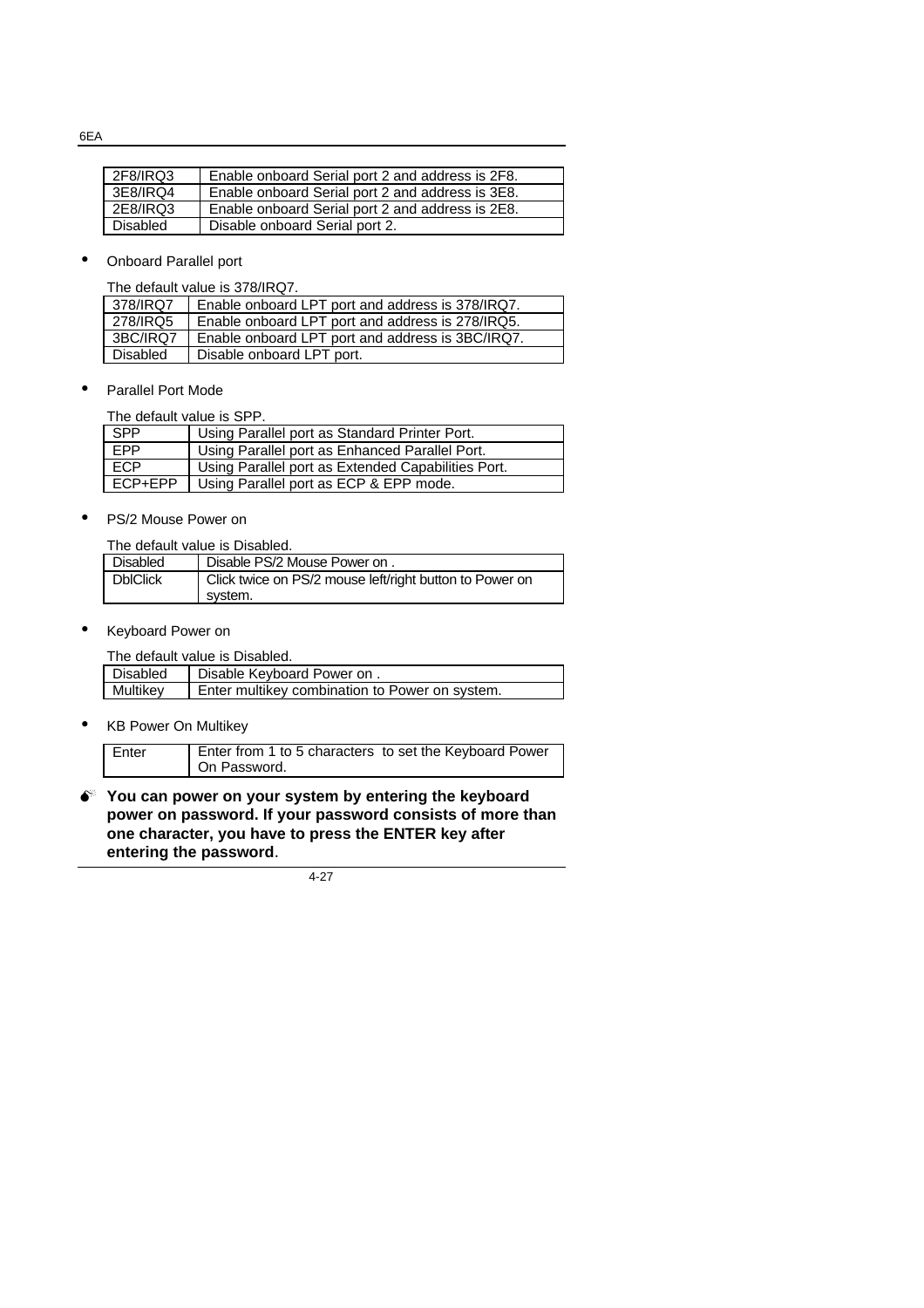## **4.13. SUPERVISOR / USER PASSWORD**

When you select this function, the following message will appear at the center of the screen to assist you in creating a password.

| STANDARD CMOS SETUP                                        | INTEGRATED PERIPHERALS             |  |  |
|------------------------------------------------------------|------------------------------------|--|--|
| <b>BIOS FEATURES SETUP</b>                                 | SUPERVISOR PASSWORD                |  |  |
| <b>CHIPSET FEATURES SETUP</b>                              | <b>USER PASSWORD</b>               |  |  |
| POWER MANAGEMENT SETUP                                     | IDE HDD AUTO DETECTION             |  |  |
| PNP/ CI CONFIGURA<br>Enter Plassword:<br>LOAD BIOS DEFAULT | ETUP<br><b>EAUTHG</b>              |  |  |
| <b>LOAD SETUP DEFAULTS</b>                                 |                                    |  |  |
| Quit<br>Esc :<br>F10 : Save & Exit Setup                   | ↑↓ + +<br>(Shift)F2 : Change Color |  |  |

Figure 4.10: Supervisor / User Password

Type the password, up to eight characters, and press <Enter>. The password typed now will clear the previously entered password from CMOS memory. You will be asked to confirm the password. Type the password again and press <Enter>. You may also press <Esc> to abort the selection.

To disable password, just press <Enter> when you are prompted to enter password. A message " PASSWORD DISABLED" will appear to confirm the password being disabled. Once the password is disabled, the system will boot and you can enter Setup freely.

If you select System at Security Option in BIOS Features Setup Menu, you will be prompted for the password every time the system is rebooted or any time you try to enter Setup Menu. If you select Setup at Security Option in BIOS Features Setup Menu, you will be prompted only when you try to enter Setup.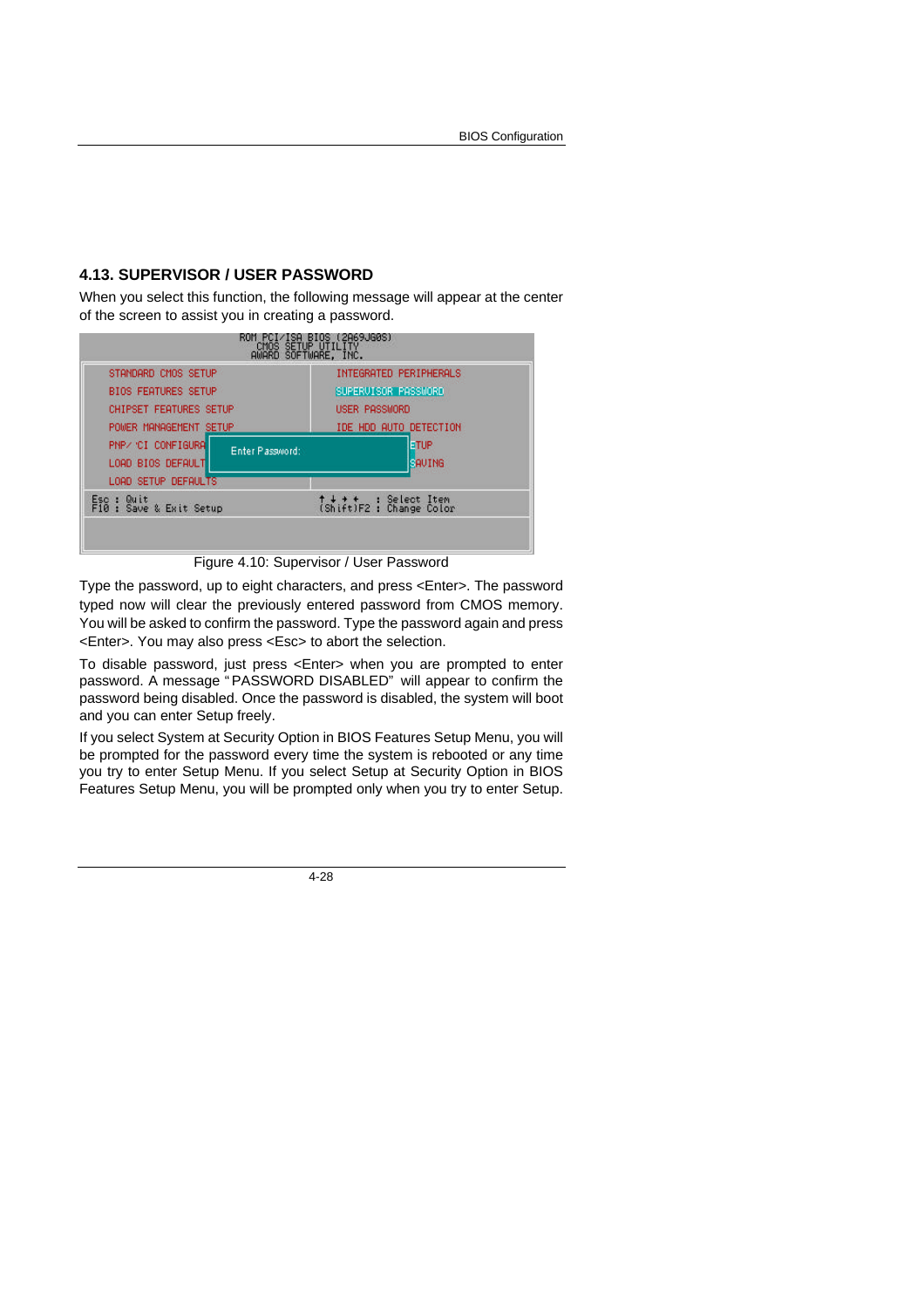|                   |                 |      |             |    | AWARD SOFTWARE, INC.                          |      |    |               |
|-------------------|-----------------|------|-------------|----|-----------------------------------------------|------|----|---------------|
|                   |                 |      |             |    |                                               |      |    |               |
| <b>HARD DISKS</b> |                 |      |             |    | TYPE SIZE CYLS HEAD PRECOMP LANDZ SECTOR MODE |      |    |               |
|                   |                 |      |             |    |                                               |      |    |               |
|                   | Primary Master: |      |             |    |                                               |      |    |               |
|                   |                 |      |             |    | Select Primary Master Option (N=Skip) :N      |      |    |               |
|                   | OPTION          | SIZE | <b>CYLS</b> |    | HEAD PRECOMP LANDZ SECTOR MODE                |      |    |               |
|                   | 2 M             | 521  | 530         | 32 | $\Omega$                                      | 1059 | 63 | <b>LBA</b>    |
|                   | 1               | 521  | 1060        | 16 | 65535                                         | 1059 | 63 | <b>NORMAL</b> |
|                   | 3               | 521  | 530         | 32 | 65535                                         | 1059 | 63 | LARGE         |
|                   |                 |      |             |    |                                               |      |    |               |

## **4.14. IDE HDD AUTO DETECTION**

Figure 4.11: IDE HDD Auto Detection

Type "Y" will accept the H.D.D. parameter reported by BIOS.

Type "N" will keep the old H.D.D. parameter setup. If the hard disk cylinder number is over 1024, then the user can select LBA mode or LARGER mode for DOS partition larger than 528 MB.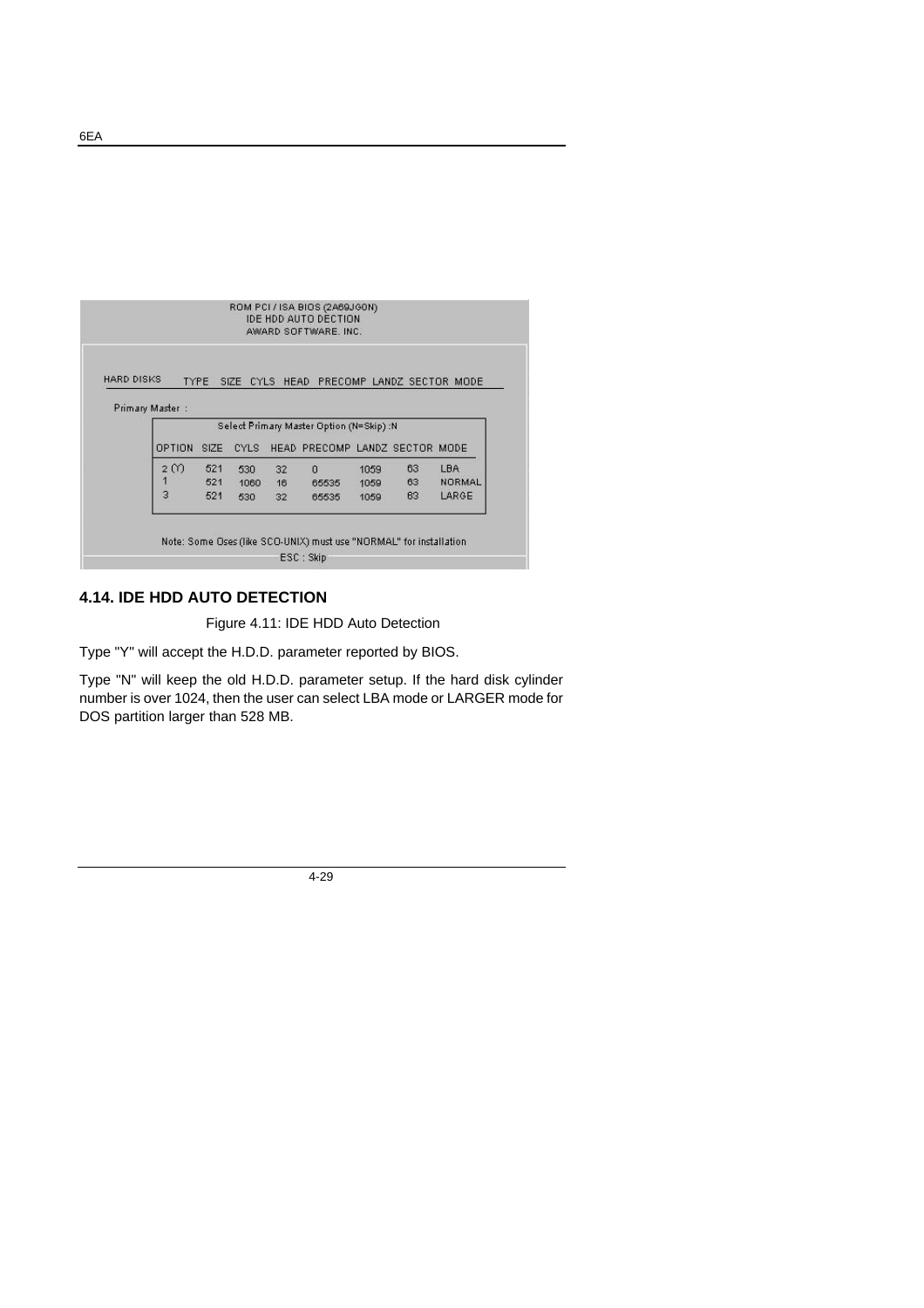BIOS Configuration

| STANDARD CMOS SETUP                    | INTEGRATED PERIPHERALS                                  |  |  |
|----------------------------------------|---------------------------------------------------------|--|--|
| <b>BIOS FEATURES SETUP</b>             | SUPERVISOR PASSWORD                                     |  |  |
| <b>CHIPSET FEATURES SETUP</b>          | USER PASSWORD                                           |  |  |
| POWER MANAGEMENT SETUP                 | IDE HDD AUTO DETECTION                                  |  |  |
| PNP/PCI CONFIGURA<br>LOAD BIOS DEFAULT | <b>ETUP</b><br>SAVE to CMOS and EXIT (Y/N)? M<br>SAVING |  |  |
| LOAD SETUP DEFAULTS                    |                                                         |  |  |
| Esc : Quit<br>F10 : Save & Exit Setup  | ↑↓ + +<br>(Shift)F2 : Change Color                      |  |  |

## **4.15. SAVE & EXIT SETUP**

Figure 4.12: Save & Exit Setup

Type "Y" will quit the Setup Utility and save the user setup value to RTC CMOS SRAM.

Type "N" will return to Setup Utility.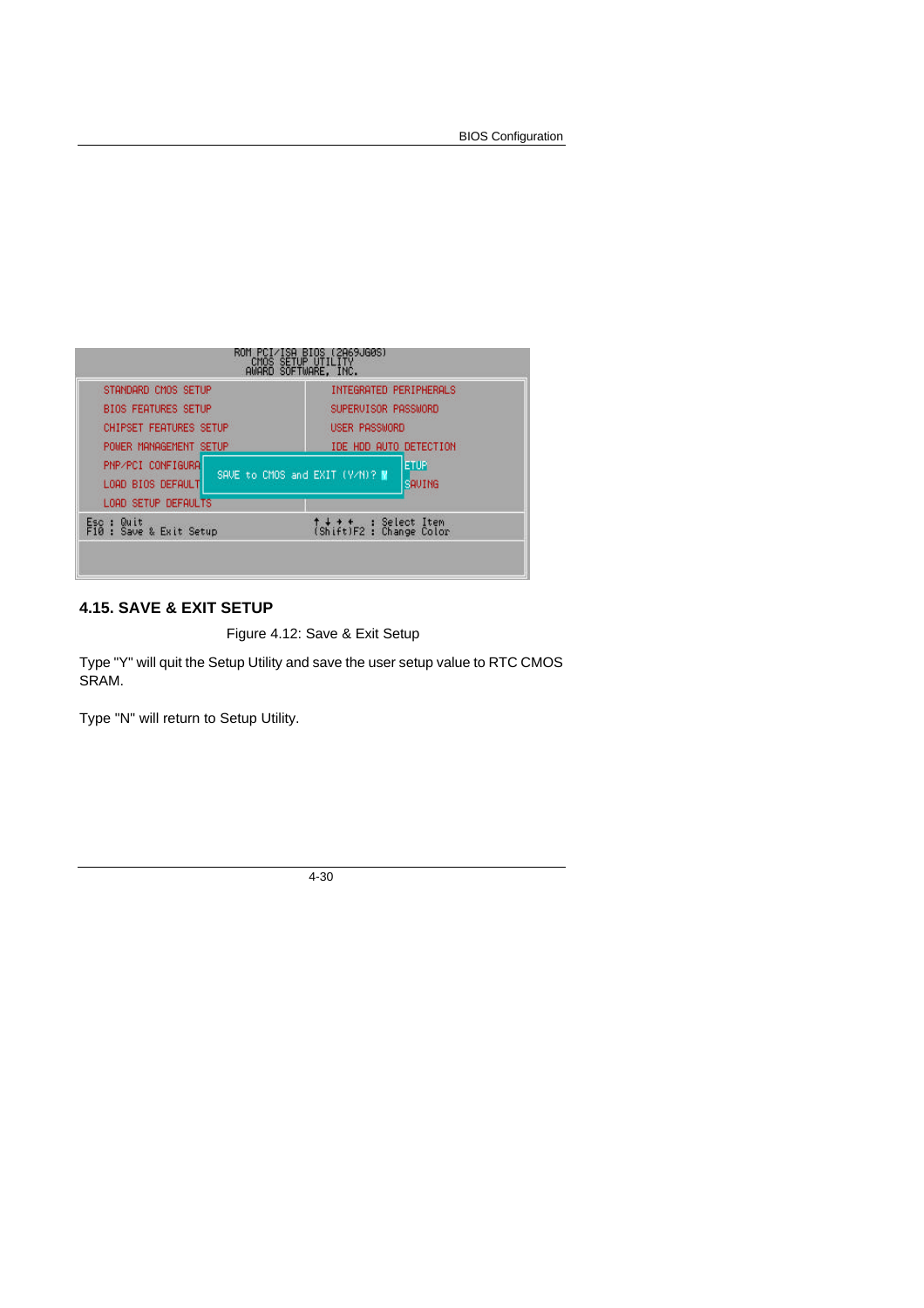**4.16. EXIT WITHOUT SAVING**



Figure 4.13: Exit Without Saving

Type "Y" will quit the Setup Utility without saving to RTC CMOS SRAM.

Type "N" will return to Setup Utility.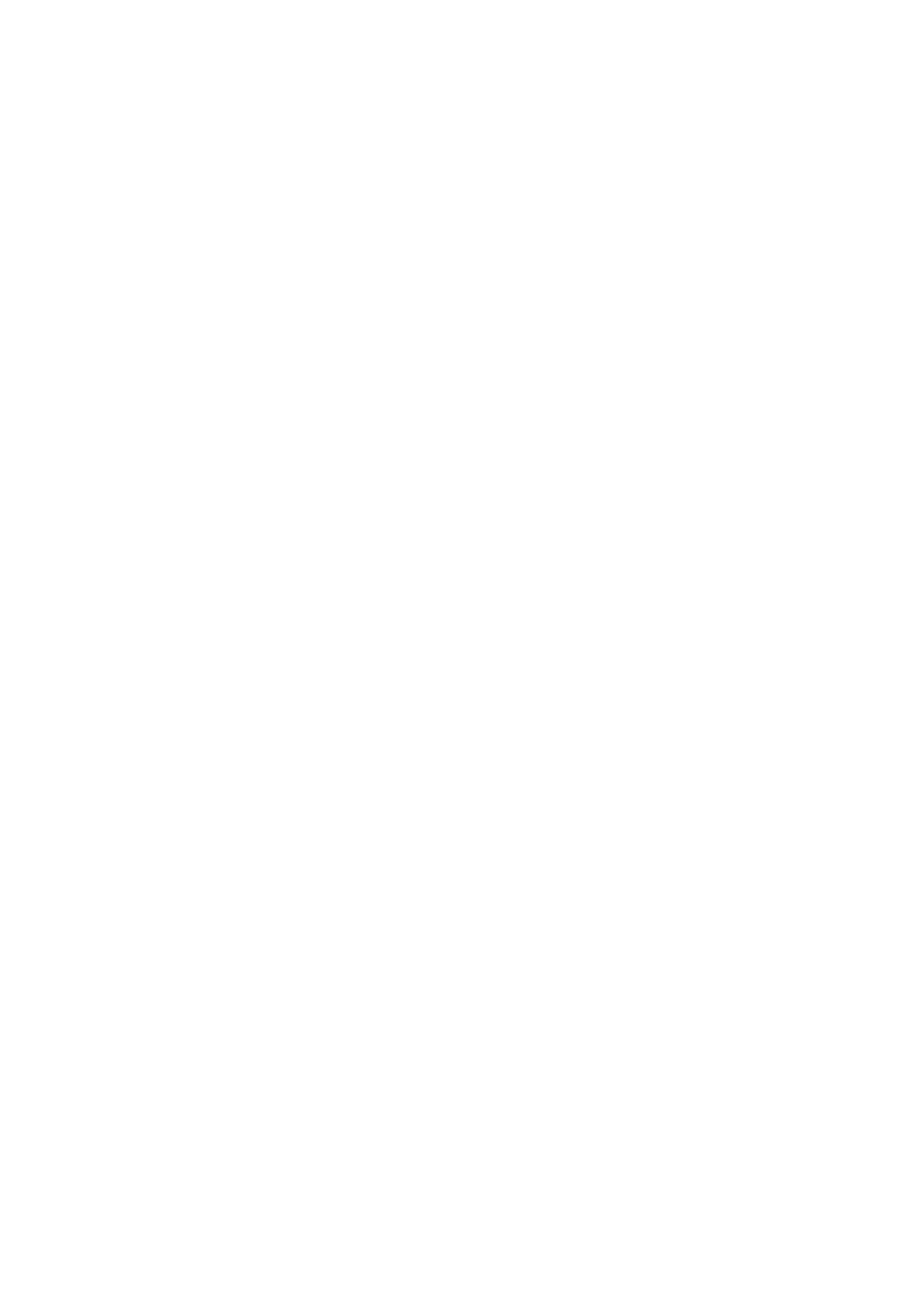

#### **FCC Compliance Statement:**

This equipment has been tested and found to comply with limits for a Class B digital device , pursuant to Part 15 of the FCC rules. These limits are designed to provide reasonable protection against harmful interference in residential installations. This equipment generates, uses, and can radiate radio frequency energy, and if not installed and used in accordance with the instructions, may cause harmful interference to radio communications. However, there is no guarantee that interference will not occur in a particular installation. If this equipment does cause

interference to radio or television equipment reception, which can be determined by turning the equipment off and on, the user is encouraged to try to correct the interference by one or more of the following measures:

-Reorient or relocate the receiving antenna

-Move the equipment away from the receiver

-Plug the equipment into an outlet on a circuit different from that to which the receiver is connected

-Consult the dealer or an experienced radio/television technician for additional suggestions

You are cautioned that any change or modifications to the equipment not expressly approve by the party responsible for compliance could void Your authority to operate such equipment.

This device complies with Part 15 of the FCC Rules. Operation is subjected to the following two conditions 1) this device may not cause harmful interference and 2) this device must accept any interference received, including interference that may cause undesired operation.